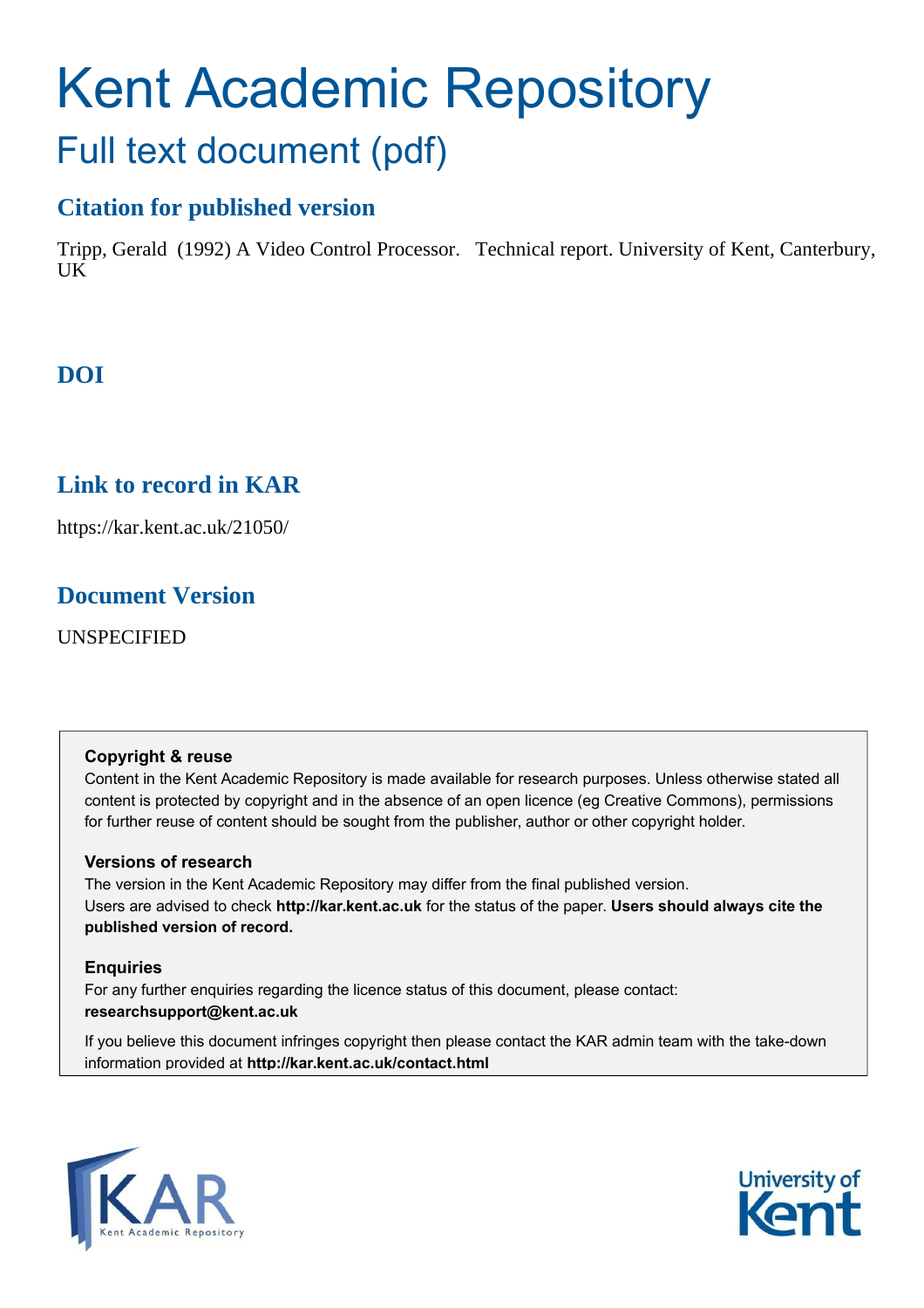### Computing Lab Technical Report No. 10/92 A Video Control Processor

#### G. E. W. Tripp

#### University of Kent at Canterbury

#### ABSTRACT

This paper describes the design and implementation of a simple microprogrammable processor with a fast response time to external events. This processor was designed as a controller for a testbench video system capable of performing a number of functions such as windowing and frame rate conversion.

#### 1. Introduction

The design of the processor described in this paper was part of a project called the video server project. The aim of this project was to design a system that would allow the display of video windows on the screens of workstations. This type of design was slightly unusual in that it was based on a client server model of interaction. In this case the workstation(s) being the client and the system designed in the project being the (video) server. The role of the video server was to be able to service one of a number of workstations.

The workstation(s), the video server and a number of video sources were all connected to an analogue video circuit switch network. This network was relatively straight forward to build and acts as a substitute for the fast digital networks that will eventually be available.



Figure 1.1 - Video Network

#### 1.1. The Video Server

The aim of the video server was to be able to take input from the analogue video network in the form of broadcast standard 625 line 50 Hz interlaced video and save this in an internal frame store. The video server would then use the video being saved in the frame store to generate video output at a scan rate suitable for high resolution workstations.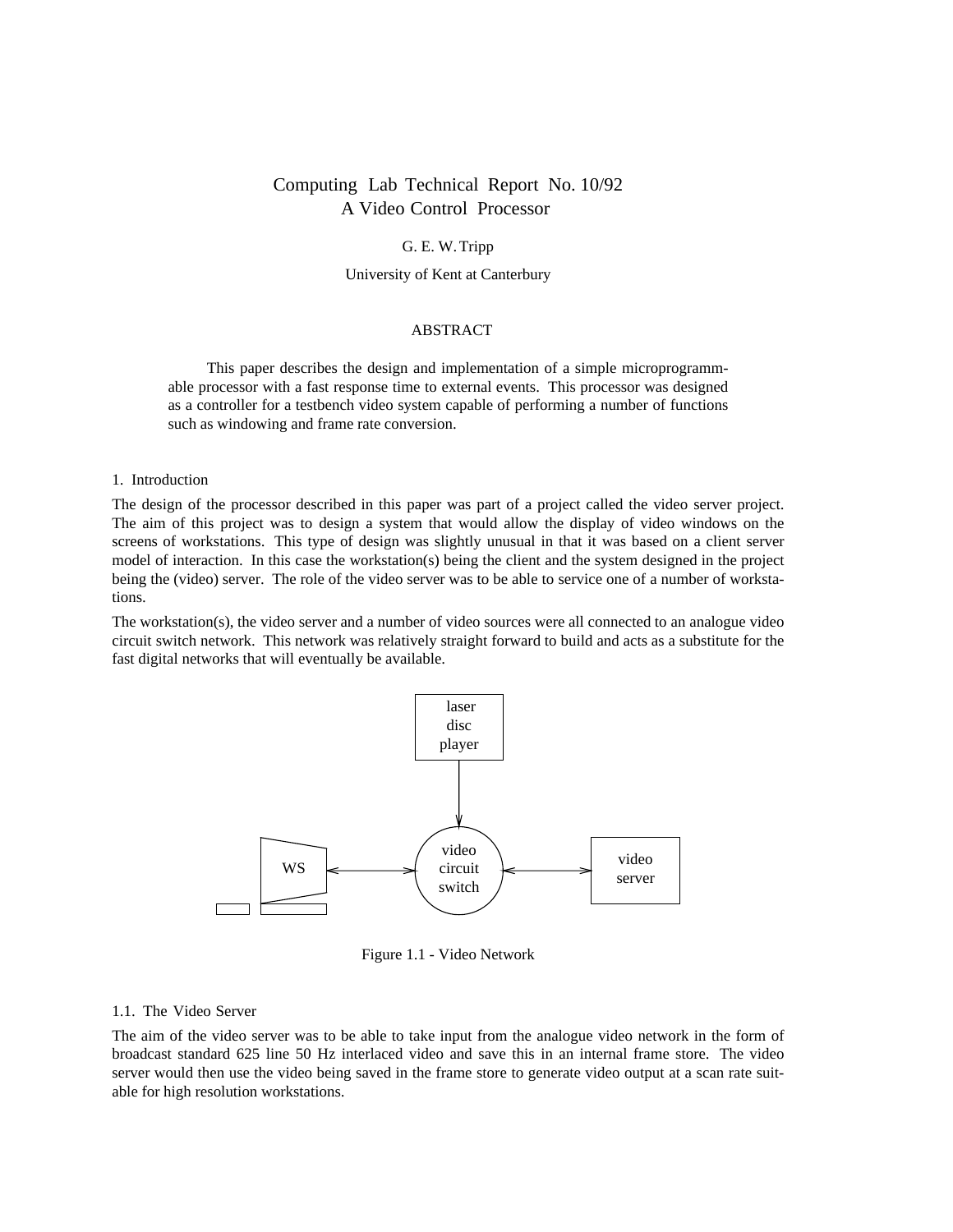The video server would be used by a client workstation to generate a video window overlay to be displayed on its screen.

To use this system, the workstation would need to provide the video server with the size and clipping information for the video window to be displayed and also ensure that the corresponding area on the screen is left blank.

To enable the output from the video server to be displayed on the screen of the workstation, the workstation would supply a copy of its video sync signal for the video server to lock onto and mix the video output from the video server with the output from the workstation itself before sending the composite signal to the screen.



Figure 1.2 - Connection of workstation to video network

#### 1.2. Proposed method of operation

It was decided early on that if such a system was to be designed, then it should be as flexible as possible and not just display a fixed size video window. Instead of working with a fixed block of video, the video server would define how the video was to be saved and regenerated by the use of a number of control structures. This method would enable software control over the display and capture of video data.

The unit of data to be handled by this system was to be the line segment. This was defined as a consecutive vector of pixels on a given scan line. The control structures would contain references to the line segments stored in the frame store and would enable any input line segment to be displayed in any position on the video output.

The system of control structures chosen for the video server consisted of a linked list of frame control structures for each of video input and video output. Each of these frame control structures has a pointer to a linked list of line control structures that define the active scan lines. The line control structures define the starting position in memory to be used for the storage or retrieval of video data.

The lines of incoming video can be stored in the video frame store as specified by the controlling system. Each line is stored in the frame store as defined by the line control structure for that line, with consecutive pixels saved in increasing or decreasing address order.

For video output, a vertical offset in the frame control structure defines how far down the screen the video starts and a vertical height defines how many lines are to be displayed. For each line of video that is displayed, the line control structure contains a horizontal offset that defines how far from the left edge of the screen the video is to start and a horizontal width that defines the number of pixels to be displayed.

#### 1.3. The design of the video plane

To perform this list of operations, a number of demands are made of the system to be built. A large amount of the work consists of video input and output from a video frame store memory. This part of the design was considered first.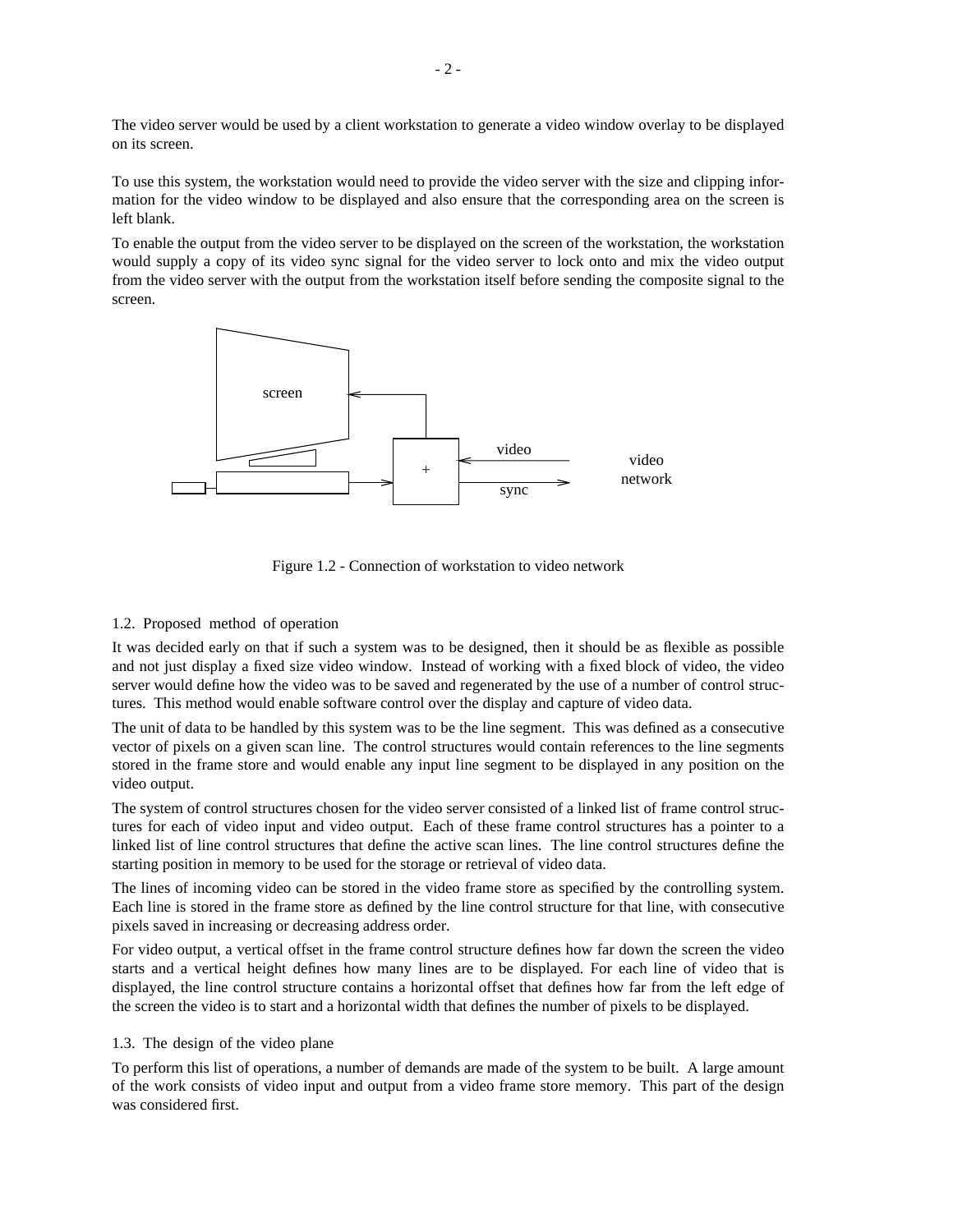A high output data rate is required to generate video for a workstation screen. This is of the order of 100 M pixels/sec for a number of current systems. This type of data rate has been difficult to achieve in the past, because of the relatively slow speed of large memory chips. This is normally overcome by the use of wide blocks of memory, with each word holding a number of pixels - for example with 100ns memory we would need at least 10 pixels wide store to achieve the data rate of 100 pixels/sec.

This problem has been overcome by the use of a new type of memory called video DRAM [1]. This is effectively dual port memory with a standard random access port and also a serial port. The memory chips contain an internal shift register, which is connected to the serial port. Data can be clocked into or out of the shift register at a relatively high speed (25 MHz). The shift register can be loaded/saved from/to a complete row of the internal memory array. This type of chip is designed for use in video output stages of workstations as it enables the screen to be refreshed with a minimum of overhead. The internal shift register is loaded at the start of a scan line and the contents of the register clocked out during the active part of the scan line to generate the video data. For the video server project, it was possible to build a video memory array of only 4 pixels wide to be able to generate video output data at the rate of 100 M pixels/sec. The pixels within the system were 8 bits wide giving a store width of 32 bits.

This type of memory requires little overhead for generating the video output, but is rather difficult to drive. The memory chips need to be clocked at the correct time and the transfer of data within the chips from memory array to shift register needs to be done within a relatively short window during the inactive part of the line scan. The memory driving is normally done using a special video memory controller chip. This type of chip will perform all the internal transfer cycles, handle memory refresh and also provide a user port into the memory. However, at the time of this design, these chips were only capable of displaying a fixed block of memory on the video output - whereas with this project, there was a requirement to be able to select individual line addresses and screen position in software. There appeared to be no special purpose chip that could be used to perform the functions required by the project, so alternative methods of driving the memory were investigated.

The use of the video DRAM was determined by the requirement to support high output data rates. The data rate requirements for input and output were asymmetrical in that around 100 M pixels/sec were required on the video output whereas only 10 - 20 M pixels/sec were required for the video input. It was therefore an obvious choice to use the serial port of the video DRAM chips for video output and use the conventional random access port for video input and all other functions.

It was decided initially that a full colour system would be desirable but not a pre-requisite. Because of this, the video memory system was designed as a single colour plane with the ability to add other planes later if required. The use of multiple colour planes implied that some method of synchronisation was required across the different planes - to keep them all operating together. Because of this, it became apparent that individual control and timing systems within each colour plane would be unsuitable. It would be better to have a global control system that would keep all colour planes operating together in sync. It was decided that the control system should be removed completely from the video colour planes. The video (colour) planes would contain only the circuitry needed to sample and regenerate video information, the video memory for that plane and some general control and timing functions. The video plane cards would then be plugged into a bus or backplane that would supply all the control and timing functions remotely.

All data for video input and output would be kept within the video plane cards themselves (so as not to limit the performance due to bus bandwidth) and commands provided over the bus to instruct the video plane modules what function they should perform.

Each video plane would consist of two separate memory planes, an 8 bit video plane to hold the current video image and a 4 bit attribute plane to hold clipping and blanking information. The video input would be written into the video plane on a continuous basis. The video output would read data from both video and attribute plane and use the attribute plane to decide whether to output the video data directly or whether to perform some type of blanking or highlighting operation on it first. The attribute plane enables the video server to produce video windows with any required clipping pattern. When the clipping information changes, the attribute plane would need to be updated to reflect this.

At this early stage, there was a distinct split between the functions performed within the system. The video planes would each handle a single colour signal and all control and timing operations would be performed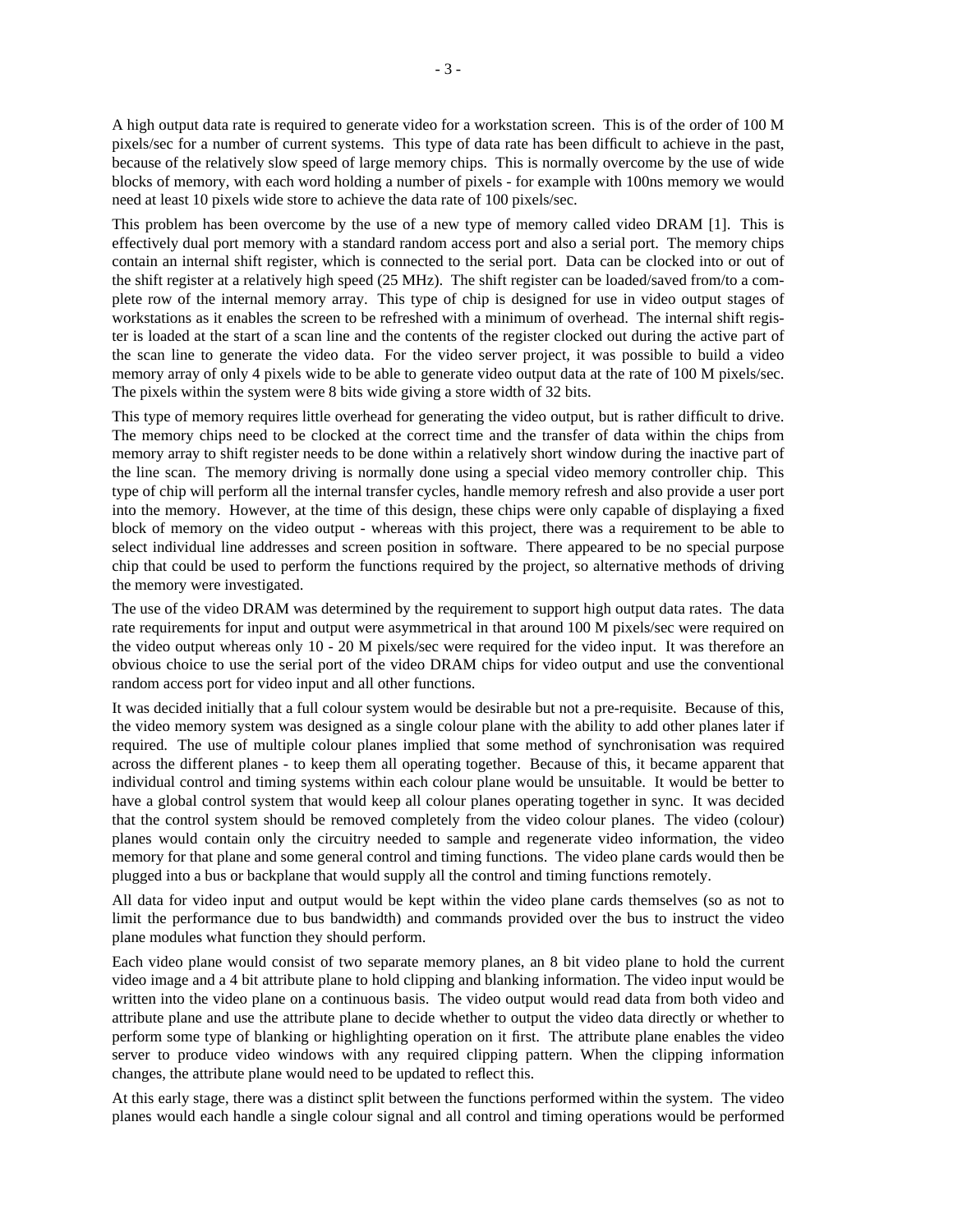elsewhere. The control of the video planes would be done over a synchronous bus called the video plane bus. The functions performed would be determined by a 16 bit command word on the bus that would determine the operation performed on the video plane cards during the next bus cycle. A 32 bit general purpose data bus was also provided to enable memory addresses or video data to be transferred between the control module and the video plane module(s).

All clocks for video sampling and regeneration were also to be provided externally.

The interface to the bus was defined and the video plane modules were designed. The assumption here was that the control functions would be provided by some method to be determined later. The functions performed by the video plane memory cards are described elsewhere [2] and little detail of the operations will be given here.

#### 1.4. The control system and its requirements

When designing the video planes, the control system was treated simply as a black box that performed all of the required control functions. Later when designing the control system, thought needed to be given on how to meet these requirements.

A number of different operations were needed from the controller. Some of these were to do with the video sync systems and window timing and others were to do with the management of the memory.

The sync signals from the video input needed to be decoded so as to sample the video input in the correct position and a video input clock needed to be generated to do this sampling. This input video clock would be provided to each of the video plane cards. The video plane card would sample video data coming in and save it in an input FIFO. When the FIFO contained a certain amount of data, the contents would need to be flushed to the video frame store. For each video input line, the correct position in memory would need to be determined for the video data.

On the video output, the incoming sync signal from the workstation needed to be used to control the timing of the video output signals and to enable the video output clock to be generated at the correct times. At the start of each scan line, the video DRAM would need to be set up for the current scan line to enable video output to begin from the start address defined by the line control structure for that line.

As well as these I/O operations, the controller would need to ensure that the memory is regularly refreshed and enable the contents of the video planes to be read and written. This latter operation would also be used for the setting up of window clipping information in the video frame store by writing to the attribute plane.

#### 1.5. Partition of functions

The functions mentioned in the previous section tend to fall into a number of categories. There are some functions that are obviously only possible if implemented directly in hardware - such as sync separation, video timing and clock generation. Others could be implemented in software - such as the generation of frame and line control structures to control the size of windows and the use of memory. Some of these functions however are real time operations that could be implemented in software only if the strict crisis times are met. Examples of these real time operations include: the refreshing of the memory that has to be done 256 times each 4ms; copying video input data from the input FIFO to the video frame store, which needs to be done before the FIFO overflows (holds 64 pixels) and worst of all the setting up of the video DRAM for video output that has to be done during the line flyback time (about 4ms).

Several possible methods were considered for implementing these operations and these are covered in the next section.

#### 2. Study of possible implementation methods

It was evident that a number of functions needed to be performed, each having different characteristics and requirements. Some of these functions were complex to perform but had relatively relaxed time constraints. Some functions were quite simple but had short crisis times. Finally, some functions were simple hardware timing functions.

The window sizing and clipping algorithms would be relatively complex. These could be implemented easily in software in a high level language, but would be almost impossible to implement directly in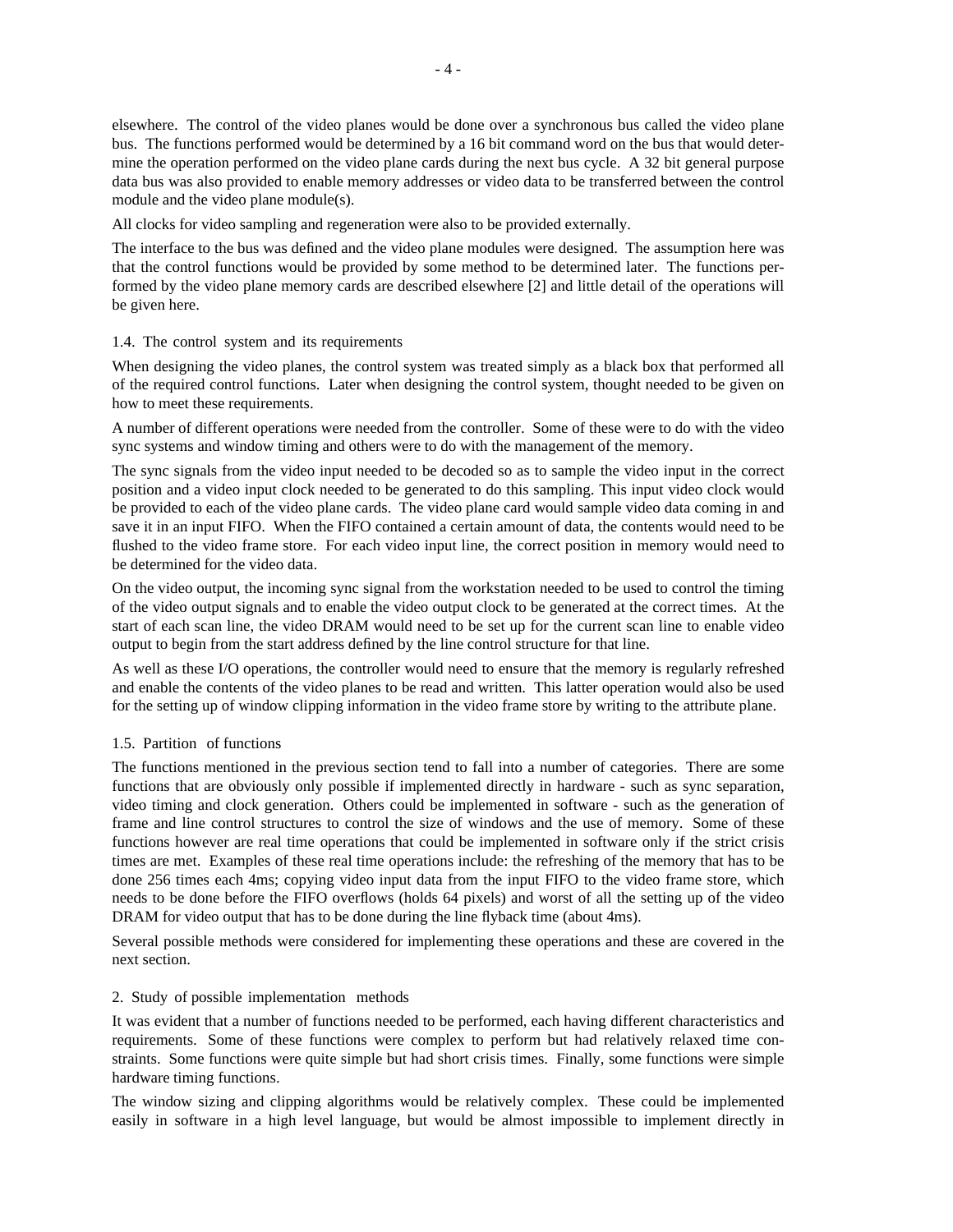#### hardware.

The bus and memory handling functions could be implemented in hardware or by some type of simple sequencer. It is unlikely that a standard microprocessor would be able to meet the short crisis times imposed by this system. If this function was implemented in hardware, it would be quite complex and would also be relatively inflexible. With the control of windows and memory addresses, it is also important to ensure that the control structures used to define window geometry and video memory addresses are available for use when required.

The window timing functions are easy to implement in hardware and it would be inappropriate to implement these in any other way.

#### 2.1. First Solution

The original idea for controlling this system consisted of having a simple sequencing system driving the video plane bus and with the main window clipping and sizing functions being performed by a microprocessor system such as an M68000 [3]. The video memory addressing information and window size information would then be fetched from the M68000 memory using DMA.

This was the original framework for the project and remained so while the video plane cards were being designed. Later, when the control system was being designed, this solution did not appear to be so attractive. The M68000 system with multiple cards in a rack did not look to be the most cost effective way of providing processing power. Also, with this original approach the main processor bus would be busy for much of the time with handling DMA requests from the video plane bus controller for frame and line control structures. There would also be no guarantee of immediate access to the M68000 bus, so data would probably need to be pre-fetched before needed or even kept in FIFO storage.

#### 2.2. The Second Solution

The second idea was to use a transputer as the main processor and to put this on the same card as the video plane bus controller. This system would have shared memory between the bus controller and the transputer. This would probably be the ideal method of implementation, except for the complexity of the hardware that would have been created. The shared memory interface between the transputer and the bus controller looked like being rather messy and there was still a need for the ability to pass events between the two systems. The passing of events was solved by the proposed use of the transputer link - with the video plane bus controller interfacing to this via a transputer link adaptor.

#### 2.3. The Third Solution

The third solution and the one that was adopted, was to dispense with the on board transputer and to communicate directly with a remote transputer system via a standard transputer link. This transputer link would carry all the information between the two systems and data would be stored in memory local to the video plane bus controller. It was felt that apart from the available data rates given by shared memory, there would be little advantage to having the transputer on board and it would be more cost effective to provide a transputer system elsewhere such as on a PC.

The proposal now was to have a video plane bus controller with local memory and a transputer link to the outside world.

#### 2.4. Method adopted

Given the design strategy in the previous section, the next stage was to decide how this system could be structured. The original idea was to put all the control functions onto a single card. This design was however only in the prototype stage and it was likely that modifications may have been required later.

After careful study, it became evident that this controller consisted of two distinct parts: a control processor or sequencer and several pieces of timing logic that were specific to the control of this system. The control processor would be likely to remain static whereas the various pieces of timing logic might vary depending on future upgrades or modifications. These two parts of the system were however very closely linked, in that the controller needed to load values in the timing logic at various times that would normally be specified by the timing logic itself.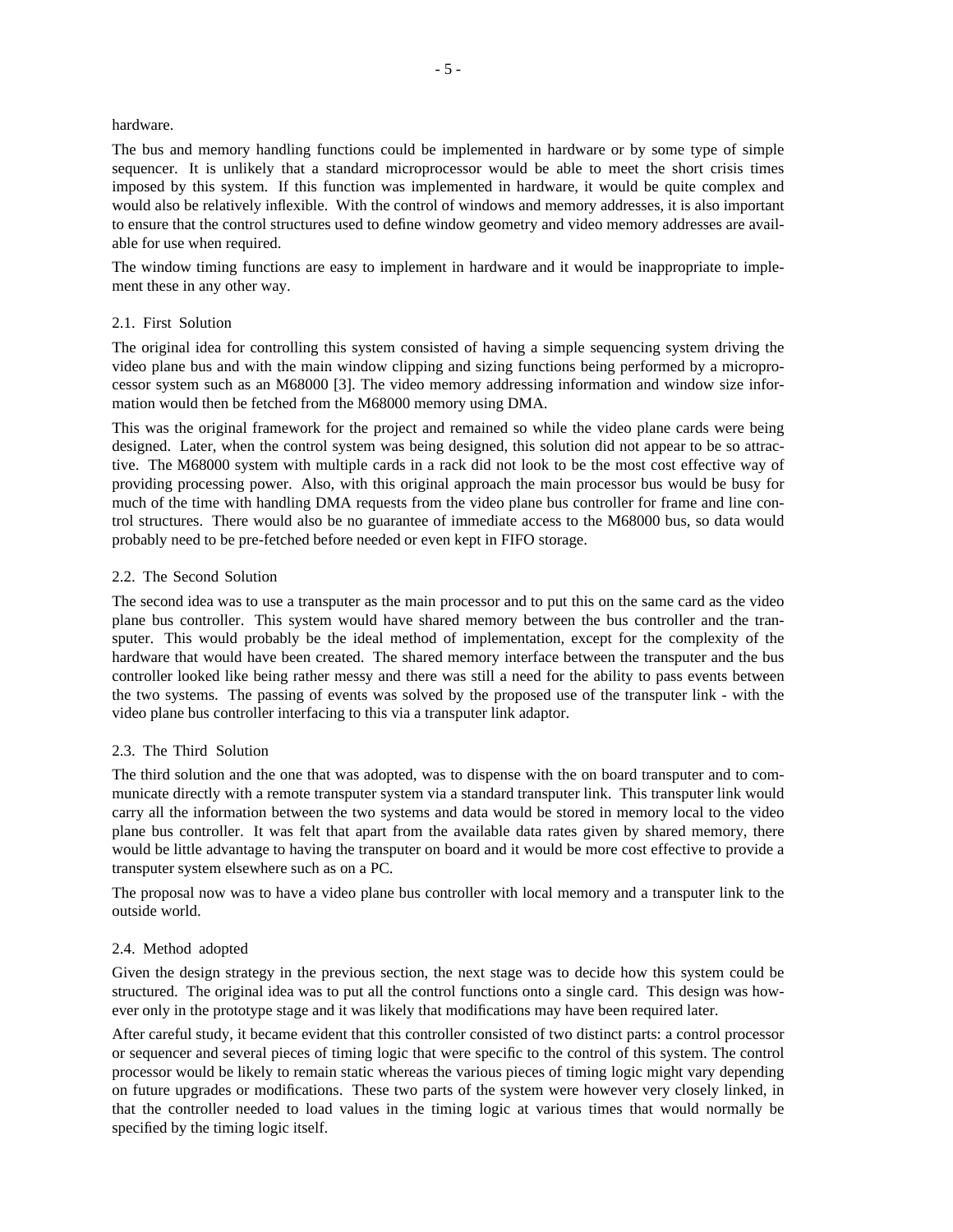At this stage it was decided that the controller would be split into two separate cards: the video controller and the window controller. The video controller being the control processor and the window controller performing all of the timing functions such as: sync recovery, video clock generation and window timing.

The split between these two cards required an interface to be defined between them. This looked to be quite complex because of the close links between these two cards, however all that was needed was to provide a data highway to enable the control processor to write values into registers on the window controller and some type of event interface to enable the window controller to signal events to the control processor.

The interface between these two cards was resolved by plugging both into the existing video plane bus that was intended for the control processor to communicate with the video plane cards. This video plane bus was extended by the provision of a 4 bit command word to enable the control processor to control the functions performed by the window controller and a number of signals for carrying the event signals from the window controller to the control processor. Any data transferred between the two cards would be done via the 32 bit data highway already present.

All of the hardware specific to controlling the video server was now removed from the video controller card, leaving a simpler, tidier piece of circuitry. However, the functions now performed by the video control processor looked like they were to be rather more complex than those originally envisaged. The control processor was now to be responsible for servicing the window controller as well as just controlling the video planes and the video plane bus. The new designs for the control processor were simpler in that no timing functions needed to be provided. All timing events, including memory refresh and deciding when to flush the video input FIFO's would be decided by the window controller and an event generated to request that this operation be performed.

The original ideas for the construction of the video controller were that it would be a simple sequencer built from a number of bit-slice components. These types of designs are often quite appropriate for simple control functions as they are relatively flexible - because of the ability to change their function by updating their microcode. It now looked like there might be rather more functionality required than this type of system could provide.

The design now changed to increase the functionality of this controller into what effectively was a simple processor. The requirements for this system were however rather different to those of a conventional processor. There was no real need for a processor capable of performing complicated functions or operating at a high speed. The complexities of window geometry calculations would be performed by the remote transputer system and there was no need to operate very quickly. What was needed by this system was the ability to respond quickly to events happening within the system and handle these events within their crisis times. This however is not an operation given much priority within most microprocessors.

#### 3. Design of the Control Processor

The main aim of the control processor was to be able to handle a number of events of various importance. Some of these events were extremely important in that they needed to be handled within a few microseconds, whereas others needed to be acted upon within a few tens of microseconds or may have no specific crisis time at all.

#### 3.1. Prioritised events

The suggestion from this observation was that the events could be sorted into order of importance, with the most important events being acted upon first and the least important events acted upon last. This is a simple operation to perform and is commonly found in standard interrupt controller chips. This type of function can be performed by supplying all the event inputs to a priority encoder that can give the bit number of the most significant active bit.

It is likely that on some occasions, there will be one event being acted upon and then a more important event will take place. In this case, it may be necessary to suspend servicing of the low priority event and service the event of higher priority. This may only be necessary if the low priority task is likely to execute long enough to exceed the crisis time of the higher priority task.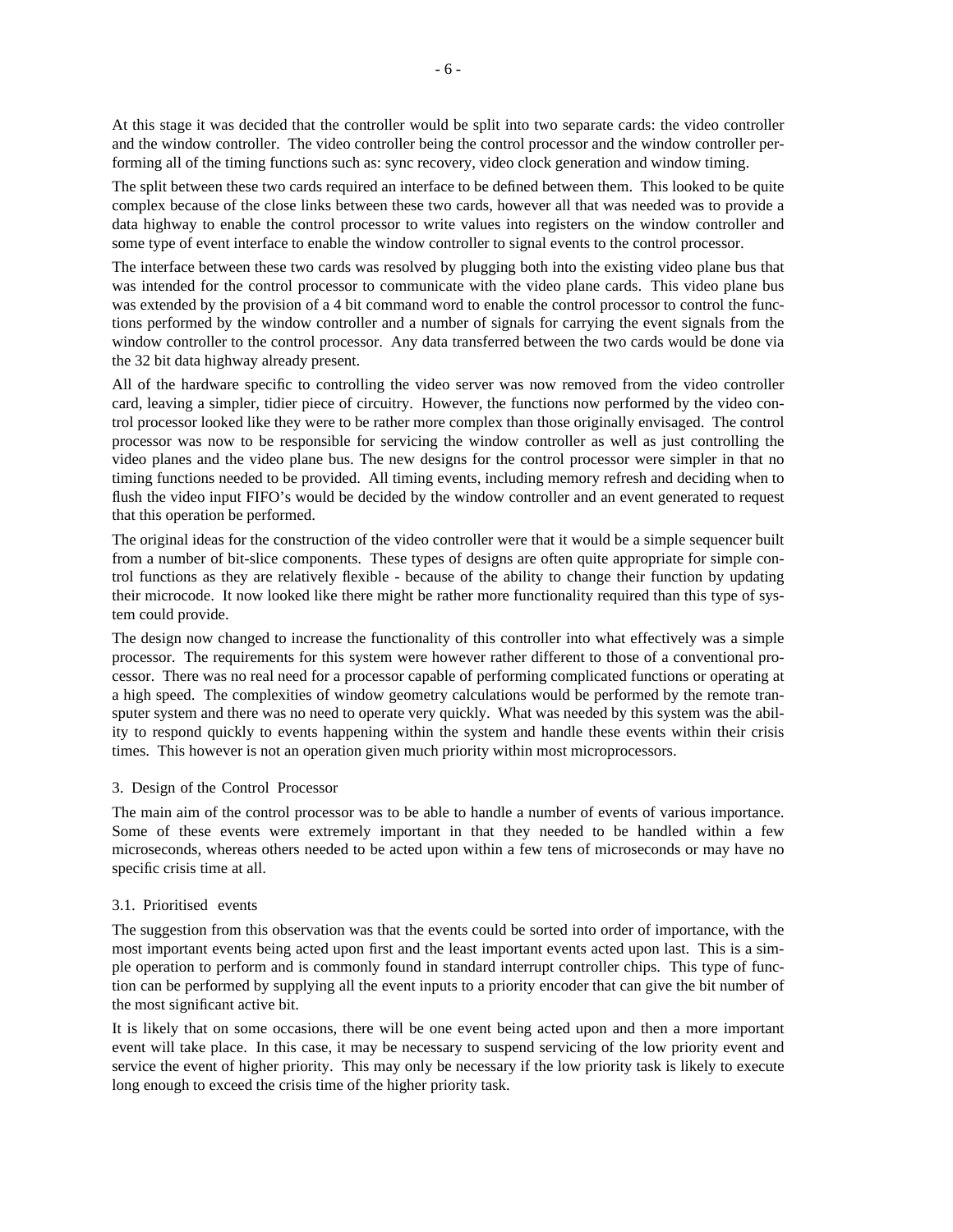#### 3.2. Processor Model Used

For this type of system, the operations performed do not require a full processor to be designed. A processor that just executes microcode directly - rather than executing a full machine code instruction set - is perfectly adequate for this purpose. This type of processor is really a type of micro-programmed controller rather than a conventional CPU.

Admittedly, the microprogrammed controller is more difficult to program than the traditional processor that provides normal machine code execution. However, the execution of machine code requires an op-code fetch execute cycle to be performed with all the associated instruction registers and register selection mechanisms. The machine code execution is also likely to be slower unless some form of pipelining is provided.

The provision of a simple micro-programmed machine implies that the software is going to remain mainly static, because of the difficulty of writing and debugging microcode - but does give far more flexibility than a completely hardwired solution.

#### 3.3. Scheduling and Tasks

The use of such a simple machine enables a custom system to be used to handle the external events. On a conventional processor this would normally be done via some type of interrupt mechanism. Microcode handling the interrupts would suspend the current machine code execution, save several registers on the stack and then call the interrupt routine associated with that event.

With this system, there was no particular wish to have to go through a complex interrupt service routine and even less to have to save registers on some type of stack. These operations add time to the interrupt overhead, which is undesirable in this application.

Rather than providing a general interrupt mechanism, each microcode task (or thread) would be responsible for its own de-scheduling and would have its own storage space in which to save its current registers. One method of operation is for each task to de-schedule itself, when it has completed, or when it notices that another task of higher priority is waiting. The task would deschedule itself by saving a copy of its restart address (which might be start of the routine or may be part way through) and then calling a common task dispatcher that would determine the next task to be executed, restore its restart address and start it executing again.

#### 3.4. Parallel Task Scheduling

This method of scheduling is quite efficient in that each task is allowed to deschedule at appropriate points, normally when little context needs to be saved - but has the disadvantage that it relies on the tasks descheduling and not hogging the processor. Unfortunately for this application, there are several tasks with short crisis times waiting to use the processor. Because of the short execution time for each task, the task dispatcher can take up a large amount of the available processor time and significantly shorten the crisis times seen.

To improve the performance of this system given the expected load, it was decided to provide some extra hardware support for the scheduling process. Extra storage was provided to hold the context of each of the microcode tasks - in this case only the restart address - and a mechanism was provided to save and restore the restart addresses in parallel with other operations. To ensure that this functions as efficiently as possible, it is necessary to include logic to enable the number of the next, highest priority task to be determined simultaneously.

The outcome of this provision of parallel task scheduling is that it is possible to perform a descheduling operation in parallel with the last microinstruction executed by a task. The scheduling operations are performed during the execution of the final instruction of one task and enable the first instruction for the new task to be executed in the next microcycle. This should imply that there is no overhead at all in rescheduling, but in practice the amount of work taking place during the final instruction of a task means that the time for the last instruction needed to be extended by 50ns.

This rescheduling system has several options and can offer to deschedule while performing a branch operation, or offer to deschedule if a higher priority task is waiting to execute. In some cases, this mode of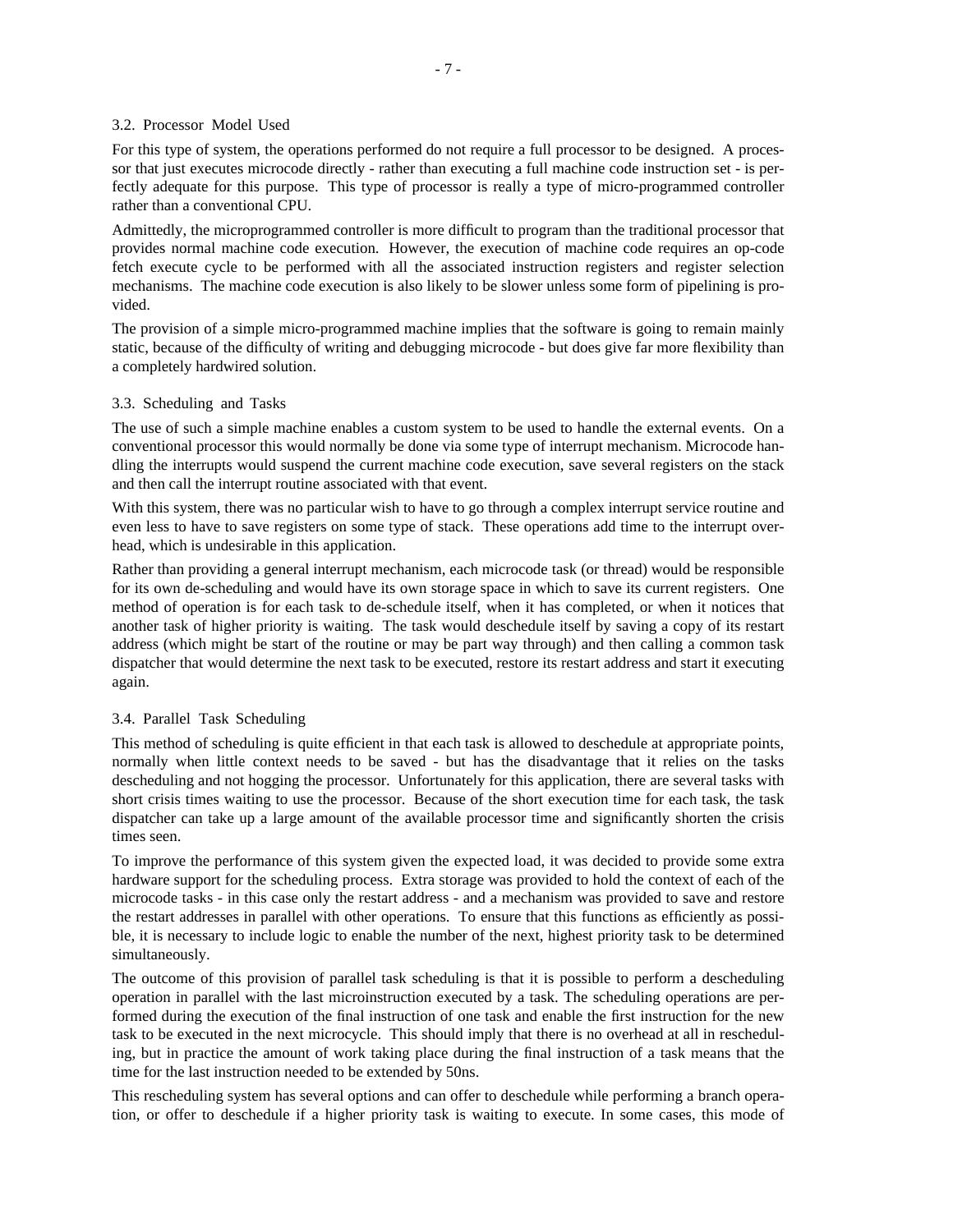operation allows single microinstructions from a task to be executed before swapping to a different task. This makes very efficient use of the processor.

#### 3.5. Transputer connected via buffered link

The connection to the outside world from this system was to be a standard transputer link. This was buffered to the RS422 specification so that a reasonable distance could be covered between the video server and the PC containing the remote transputer without having any problems with transmission.

This link needed to be handled quite quickly, so this was set up in such a way as to generate hardware events on receiving data from the link or when the last piece of data had been sent. For this purpose two of the hardware event signals were reserved for this purpose on the controller card and another two were also reserved for the idle loop and for a main program if required. These events corresponded to the four lowest priority events in the system.

#### 3.6. Overview of architecture

This section gives a short overview of the architecture of the video control processor. More comprehensive implementation details are given in section 4.

#### 3.6.1. Data paths

The video control processor is built from standard bit slice components. The ALU section of the processor is constructed from two Am29C101 [4] bit slice ALUs, preceded by a byte (barrel) shifter constructed from PALs.

All data transfer within the processor takes place via a 32 bit data bus called the XD-BUS, which has several sources and destinations. This bus also interfaces to the data highway on the video plane bus to enable the control processor to communicate with the video planes or the window controller.

#### 3.6.2. Sequence of execution

The sequencing of instructions is controlled by an Am29C10A sequencer [5] and a certain amount of additional logic.

The sequencer circuitry also contains a set of task address registers that are used to hold the current execution address of any of 16 tasks that are currently suspended.

#### 3.6.3. Video Plane Bus Interface

The processor interfaces directly with the video plane bus, providing access to the 32 bit data bus.

It provides a 16 bit command to control the video planes and a 4 bit function to control any other cards (the window controller). These command and function fields are generated (with slight modification) from fields in the microprogram.

An 'event' interface is also provided to the Video Plane Bus, this consists of event ready inputs for events 4 to 15 and a 4 bit current event output.

#### 3.6.4. The Transputer Link Interface

The only external connection to the video control processor - apart from the video plane bus - is a single transputer link. This transputer link is externally buffered to RS422 levels and is connected to a transputer link adapter on the video control processor itself. The transputer link adapter can generate events to the video control processor that can cause an input and output task to be scheduled.

#### 3.6.5. Microprogramming

The video control processor is programmed directly in microcode, with no conventional machine code execution. The microcode is 80 bits wide and held in EPROM on the video control processor card itself. The processor can directly address up to 4K words (or lines) of microcode.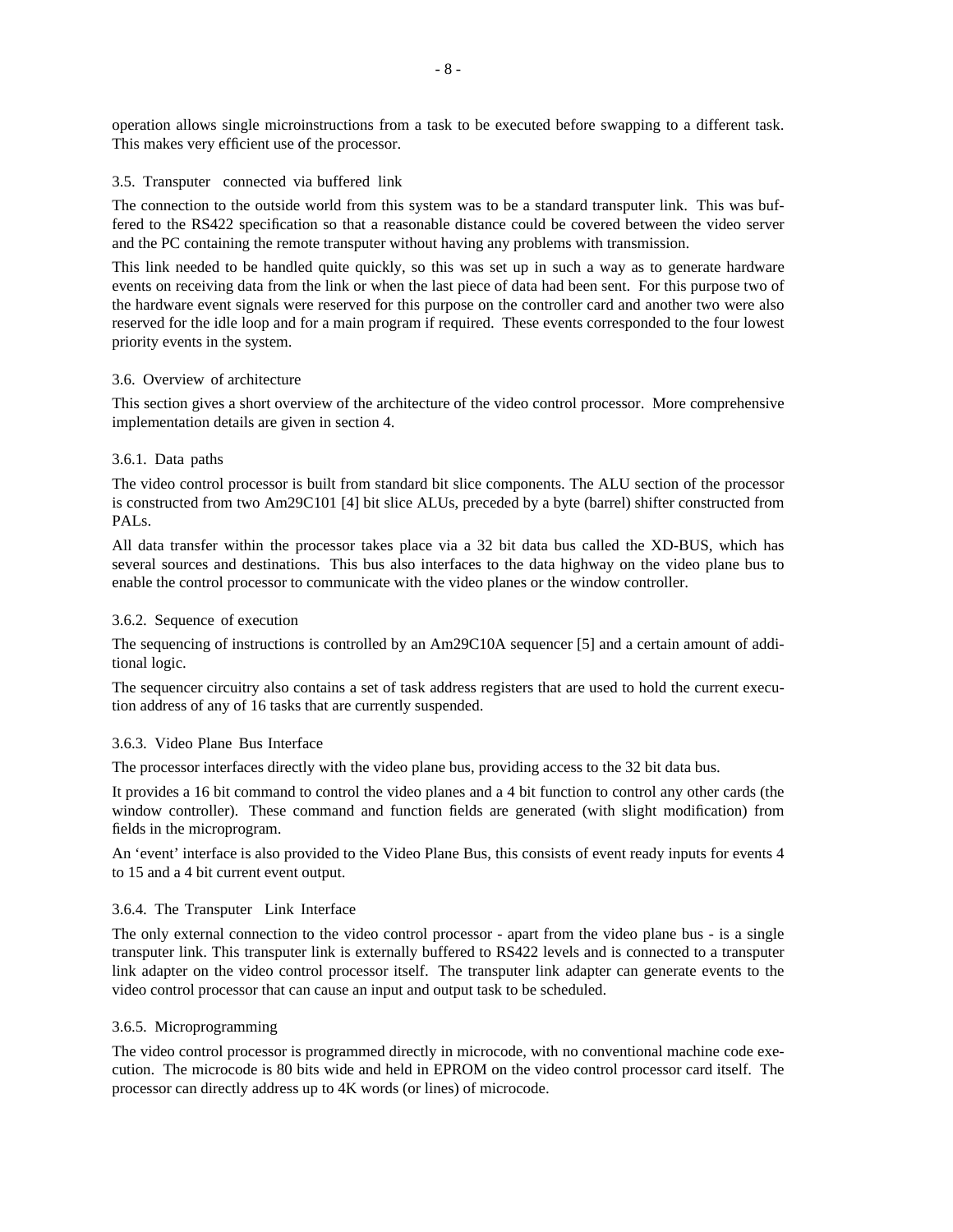

Figure 3.1 - Block Diagram of Video Control Processor

#### 3.7. Scheduling

There can be up to 16 tasks running on the Video Control Processor. The tasks are called Task0, Task1 .. Task15. These tasks are assigned a fixed priority, where Task15 is the highest priority and Task0 the lowest.

Each task has an execution state that can be either RUN/HALT, this defines whether the task may be executed. Each task also has event input that may be WAIT/READY which can request that the task be scheduled.

At any scheduling point, the task to be executed is the highest priority task that is in state RUN and also has READY on its event input. Once a task has started running, it continues to do so until it de-schedules itself. In this sense, the scheduling is non preemptive - there is no possibility for a high priority task to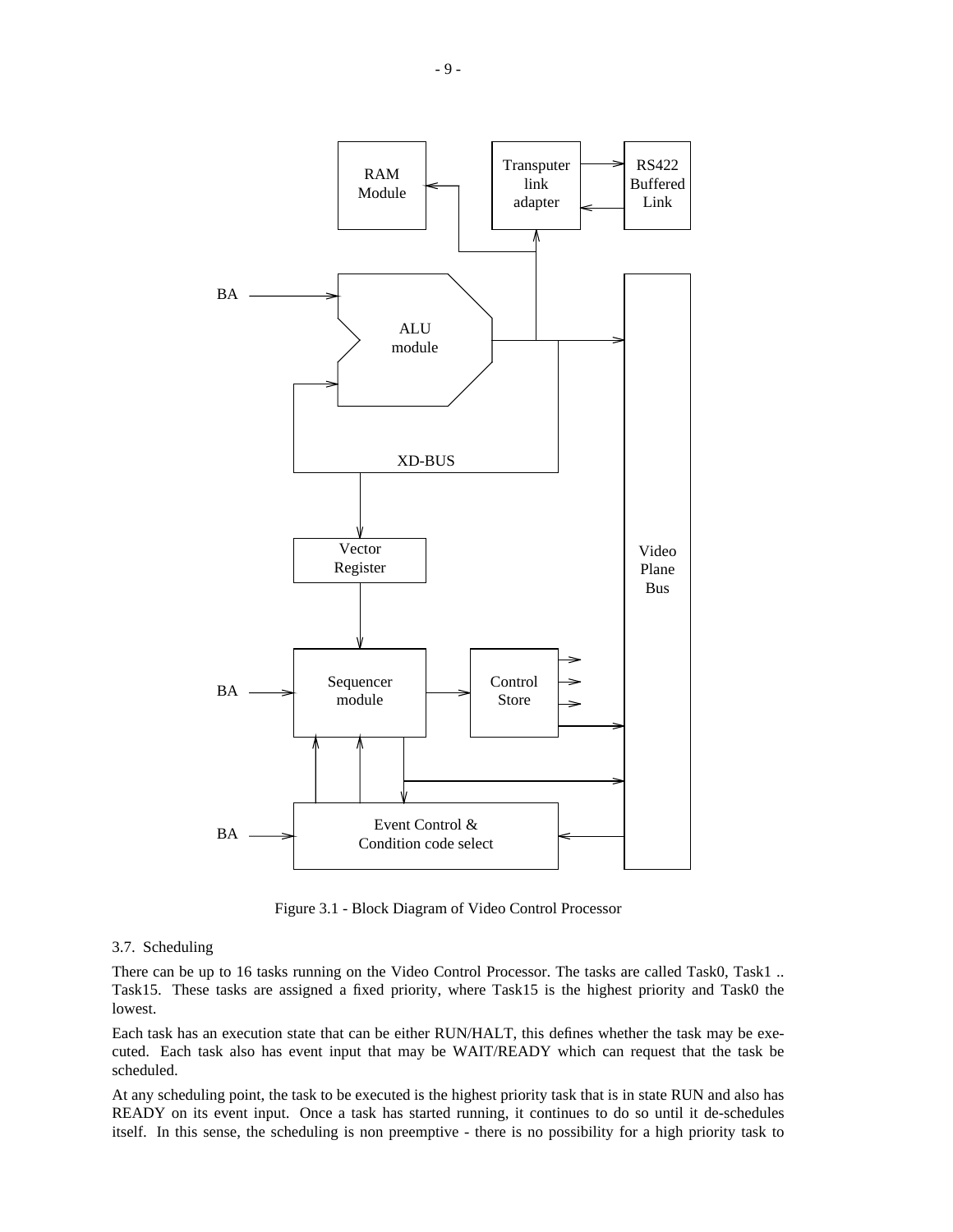'interrupt' a low priority task, but can only take over if rescheduling takes place.

#### 3.7.1. Scheduling and de-scheduling

Because of the ability of one task to block out another task of higher priority, the micro-programs need to be written so that no task hogs the processor for too long: as work progresses on this project, it should be possible to define a figure for maximum use. There are several ways in which a process can de-schedule, or offer to do so.

#### 3.7.2. Wait for event

When waiting for an event to occur, a task should de-schedule itself by executing a sequencer WAIT operation. This will cause the task to be suspended until the task event input becomes READY. The sequencer WAIT operation is conditional and can be used to de-schedule if the task is not ready.

#### 3.7.3. Stop execution

If executing a continuous loop of instructions, a condition code test of HIPRI can be made, which will be true if a higher priority event is waiting. A task can then tidy up any work it is doing and de-schedule itself by executing a sequencer JMAP operation.

#### 3.7.4. Offer to de-schedule

If a task is in a convenient point to de-schedule, but would like to carry on if it is still the highest priority task, then it can execute the sequencer NEXT operation. The NEXT operation is used in place of a CJP (conditional jump) operation and will offer to de-schedule. If the task is de- scheduled, then it will continue later at the address specified by the NEXT operation - if it is not de-scheduled, then it does a jump to the address specified.

In any of these cases, if the task is de-scheduled then the only information kept about that task is the task restart address. These addresses are kept in the task address registers and are updated by NEXT or WAIT. JMAP does not update the task address registers, hence allowing a task always to be re-entered at the same address. It is important always to ensure that the stack is empty when de-scheduling as there is only one stack that all tasks share.

#### 3.7.5. Use of tasks.

Some of these tasks are reserved for specific purposes, others are available for general use.

#### TASK0

This is the NULL task, it is always in state RUN and has a fixed event input of READY. This task will be executed if nothing else is waiting and should normally just de-schedule itself.

#### TASK1

This task is effectively the base level task that runs most of the time. It has a fixed event input of READY, but may be put in execution states of RUN or HALT.

#### TASK2

This is the transputer link output task. It becomes READY when the transputer link adapter is ready to transmit a piece of data and goes to WAIT when data is written to it. This task can be put into execution states of RUN or HALT.

#### TASK3

This is the transputer link input task. It becomes READY when the transputer link adapter has received a piece of data and goes to WAIT when the data is read. This task can be put into execution states of RUN or HALT.

#### TASK4 .. TASK15

These tasks are undedicated. The event inputs come from the video plane bus. These tasks can be put into execution states of RUN or HALT.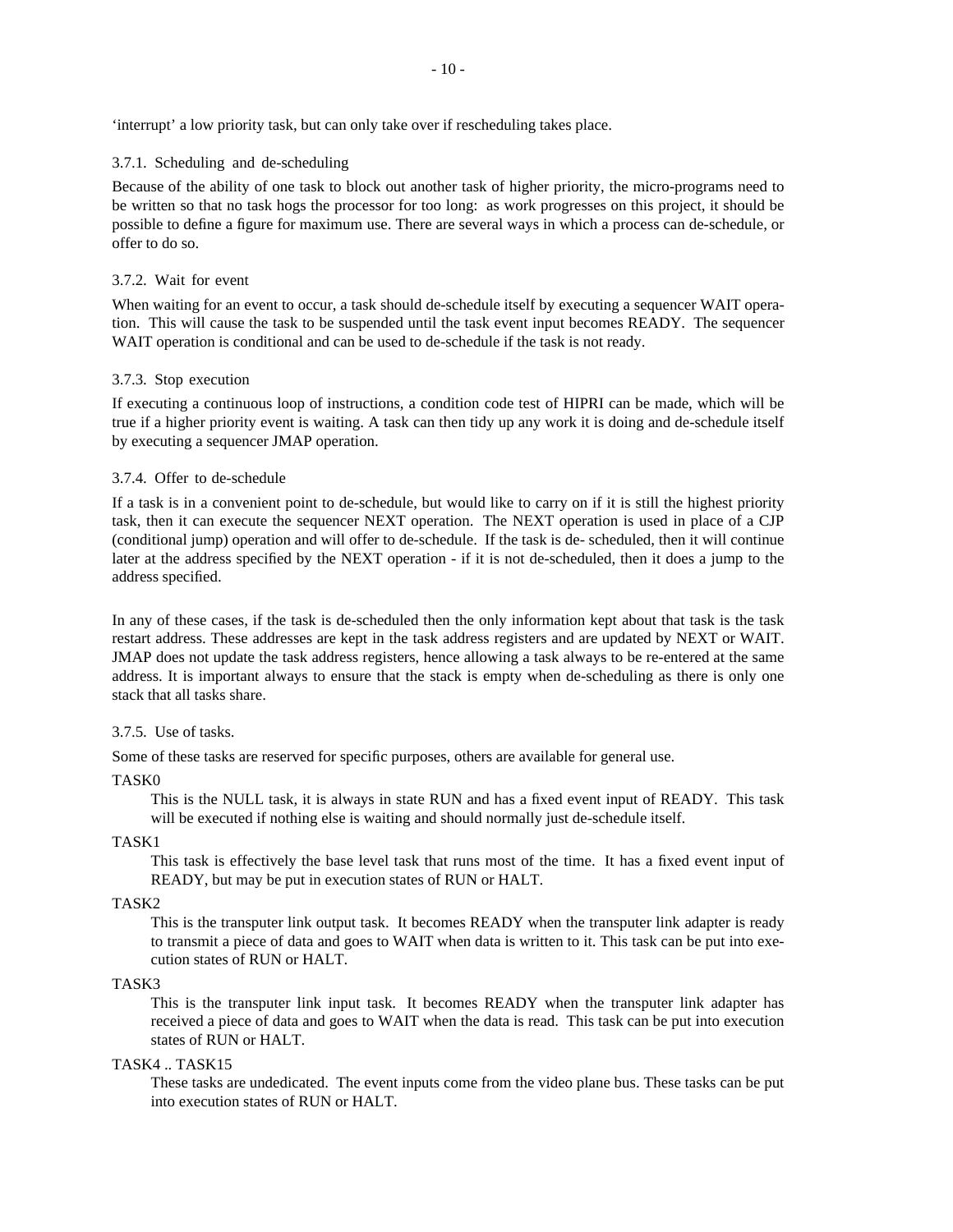#### 4. Implementation Details

This section gives the implementation details of the video control processor. Some parts of this section refer to the microinstructions used for various operations, little detail is given of the operation of standard bit-slice components and the reader should refer to the manufacturer's data sheets for more details.

#### 4.1. The ALU module

The ALU module consists of several components, each of which is controlled separately by fields in the micro-code.



Figure 4.1 - Block diagram of complete ALU module

The ALU is made up from a number of components as follows:

#### 4.1.1. The Selector

Operates only on the bottom 12 bits of data, and selects these from one of two sources: the branch address (BA) from the micro-instruction or the XD-BUS. The top 20 bits always come from the XD-BUS, irrespective of which of these options are selected.

The branch address is shared by many parts of the processor. In the ALU component, it is used to provide an immediate value. Its other uses are: to provide a branch address for sequencer instructions such as CJP (jump) and to control the operation of the event logic.

#### 4.1.2. The Byte Shifter

The byte shifter is a simple barrel shifter that can rotate its 32 bit input by multiples of 8 bits. It is also able to force certain groups of 8 bits in the output to zero.

The byte shifter provides a number of rotate instructions RR[0-3] and also a number of rotate and mask instructions BYTE[0-3]. The rotate and mask instructions are provided to rotate the least significant byte from the input to one of the four byte positions in the output word - the other byte positions are set to 0. The byte ordering is little endian, with byte 0 being the least significant byte and byte 3 being the most significant byte.

The BYTE instructions are useful for reading several bytes into a 32 bit word register - by OR'ing the values into an initially zeroed register. The BYTE instructions are also useful for generating a selected range of 32 bit constants from the branch address (as may be chosen by the selector).

It is usually necessary to condition the branch address input before use in the ALU, because the value only appears on the lower 12 bits of the word - the other 20 bits always coming from the XD-BUS. An exception to this requirement is when the ALU is handling microcode addresses, in which only the lower 12 bits will have any significance - in this case, the value can be used directly in the ALU for address calculation without concern over the value of the upper 20 bits.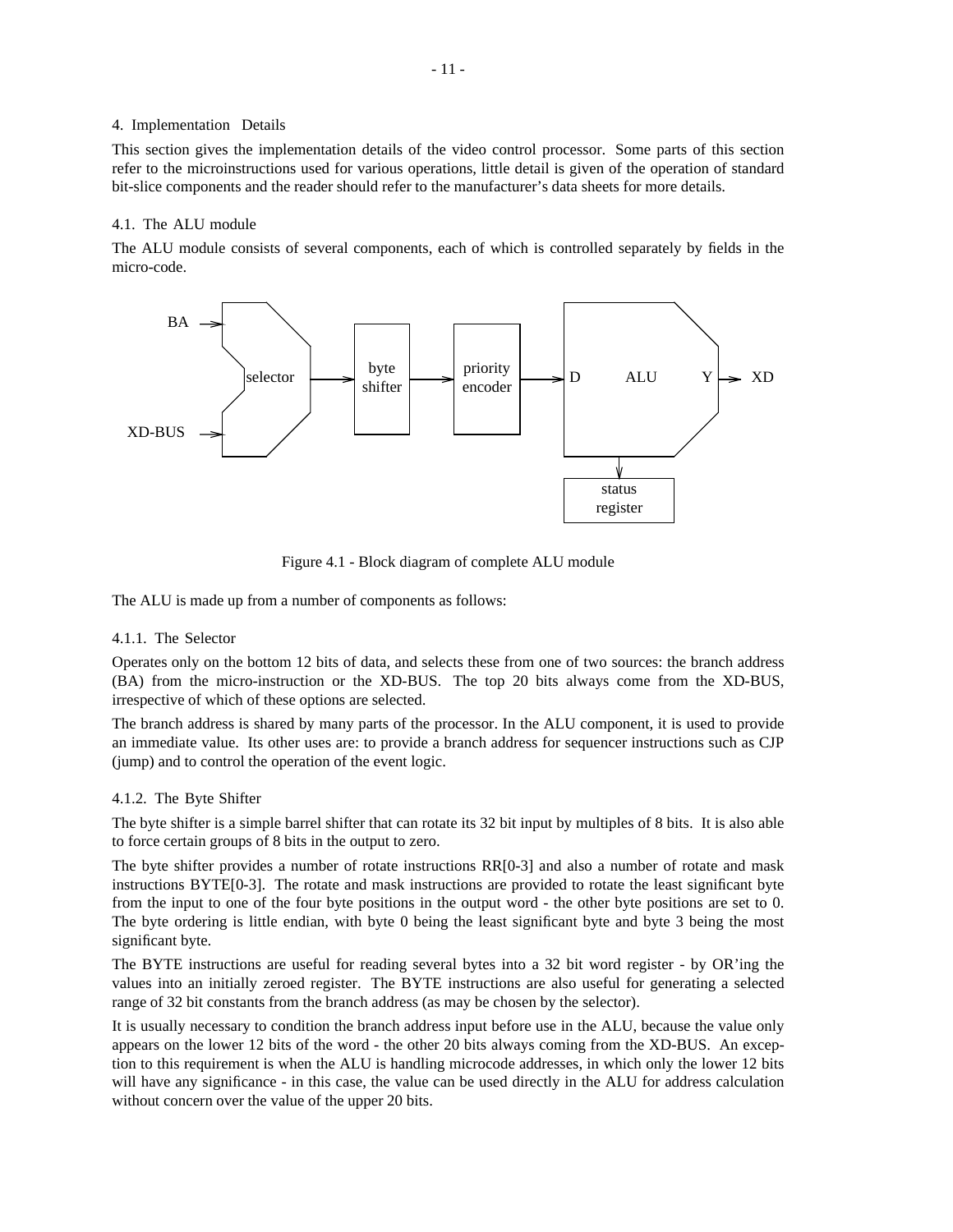#### 4.1.3. The Priority Encoder

The priority encoder operates only on the bottom 8 bits of data. It gives an output indicating the most significant 0 bit in the input. The top 24 bits are passed through unchanged. This output gives a bit number that is reversed, giving an output as follows:

| most significant 0 | output         |
|--------------------|----------------|
| bit7               | 0              |
| bit6               | 1              |
| bit5               | $\overline{2}$ |
| bit4               | 3              |
| bit3               | 4              |
| bit2               | 5              |
| bit1               | 6              |
| bit0               | 7              |
| no zeros           |                |
|                    |                |

The priority encoder can be selected to priority encode the bottom 8 bits of data or to pass all data through unchanged.

The priority encoder can be used for examining 8 bit status fields and determining if any of the bits are zero and if so the bit number of the most significant zero. Status fields of this type can be used to hold queues of outstanding actions.

#### 4.1.4. The ALU component itself

The ALU is made from pair of Am29C101, 16 bit slices, giving a 32 bit ALU. The shift i/o pins of the two slices are connected in a circle, to enable data to be rotated in either direction.

The operation of the ALU component follows the normal rules for this device as described in the component data sheet [4].

#### 4.1.5. The ALU carry input

The ALU carry input is derived directly from a bit in the microcode. It is not possible to select a value from the status register - this was not thought to be necessary as multi-length arithmetic operations are not likely to be needed for this application when using a 32 bit ALU.

The ALU carry input has two values:

|    | $CIN = 1$           |
|----|---------------------|
| NC | $CIN = 0$ (default) |

It is important to note that the subtract instruction has an inverted carry input. This requires 'NC' to be selected when performing a standard 'ADD' operation and 'C' to be selected when performing a standard 'SUBR' or 'SUBS' operation.

#### 4.1.6. The Status Register

The status register is a four bit register that may be updated at the end of any micro-cycle from the output status of the ALU. Three of the status bits correspond to status outputs from the ALU. The fourth status bit indicates if the bottom eight bits of the data (on the XD-BUS) contain a value that is greater than 240 - this is for use in page mode access to memory to give early warning of end-of-page.

The updating of the status register is controlled by the micro-code as follows:

|      | NOFLAG   don't update status register (default) |
|------|-------------------------------------------------|
| FLAG | update status register                          |

The status bits themselves are referred to as: carry (C), zero (Z), negative (N) and end-of-page (EOP). The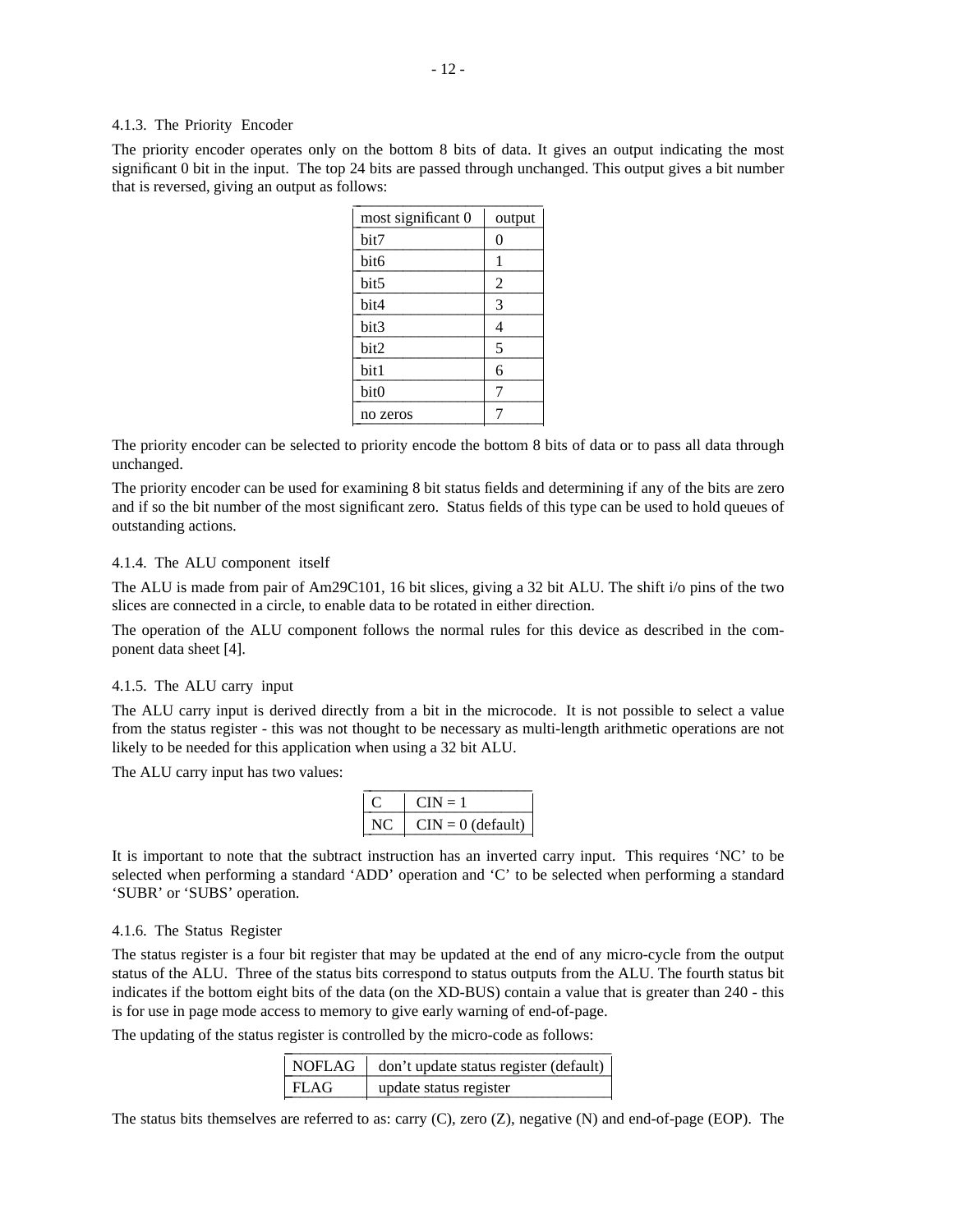status register is not accessible via the data paths and may only be used to generate condition codes for conditional sequencer operations - such as conditional jump (CJP).

#### 4.2. The XD-BUS

The XD-BUS is a 32 bit bus, acting as the main data highway within the processor.

There is one explicit source and one explicit destination for this bus during each micro-cycle. There are also a few other devices that can take a value from the XD-BUS during any micro-cycle irrespective of the current explicit destination.

Some combinations of source and destination are invalid, where this is limited by the hardware itself. In these cases, the address decoding logic will avoid any possible bus clashes. The main combination that is prohibited is the use of the transputer link adapter as source and destination - this is because the link adapter has only a single bidirectional port.

The XD-BUS is controlled by a pair of the fields in the micro- instruction as follows:

#### 4.2.1. XD-BUS source

The XD-BUS can have six different sources.

| <b>XSVPI</b> | Video plane bus                                             |
|--------------|-------------------------------------------------------------|
| <b>XSRAM</b> | Read Ram at address specified by Ram Address Register (RAR) |
| <b>XSALU</b> | ALU output port (default)                                   |
| <b>XSIDR</b> | Transputer Link Adapter, Input Data Register                |
| <b>XSISR</b> | Transputer Link Adapter, Input Status Register              |
| <b>XSOSR</b> | Transputer Link Adapter, Output Status Register             |

The Video plane bus, can provide a piece of data from a video plane memory card or other cards later to be plugged into this bus.

The RAM is the local memory for the processor. This is accessed via the RAM address register RAR, which can be loaded from the XD-BUS and also incremented and decremented - see later.

The ALU output port is the data from the ALU Y port.

There are three registers that may be read in the transputer link adapter. The one normally used will be the Input Data Register, the other two will only normally be used when polling.

#### 4.2.2. XD-BUS destination

There are 6 selectable destinations for the XD-BUS, these are as follows: \_\_\_\_\_\_\_\_\_\_\_\_\_\_\_\_\_\_\_\_\_\_\_\_\_\_\_\_\_\_\_\_\_\_\_\_\_\_\_\_\_\_\_\_\_\_\_\_\_

| <b>XDVPO</b> | Video plane bus (default)                      |
|--------------|------------------------------------------------|
| <b>XDRAM</b> | Write to RAM at address specified by RAR       |
| <b>XDVEC</b> | The vector register                            |
| <b>XDODR</b> | Transputer link adapter output data register   |
| <b>XDISR</b> | Transputer link adapter input status register  |
| <b>XDOSR</b> | Transputer link adapter output status register |

The data on the XD-BUS is written out to the video plane bus by default. This may be used by devices on the video plane bus. The control of the video plane bus is specified in a separate section.

The Vector Register is a link between the ALU and the Sequencer. It provides a way in which addresses calculated in the ALU may be passed onto the sequencer to be used as branch addresses. The main use of this facility is to provide a form of 'computed goto' operation. This can be very useful in providing a fast form of 'switch' operation, to select a piece of code for execution without performing multiple tests.

The register normally accessed in the transputer link adapter is the output data register. The other two registers are provided to enable a program on start up, or at other times, to reset the transputer links and control the generation of events from transputer link i/o activity.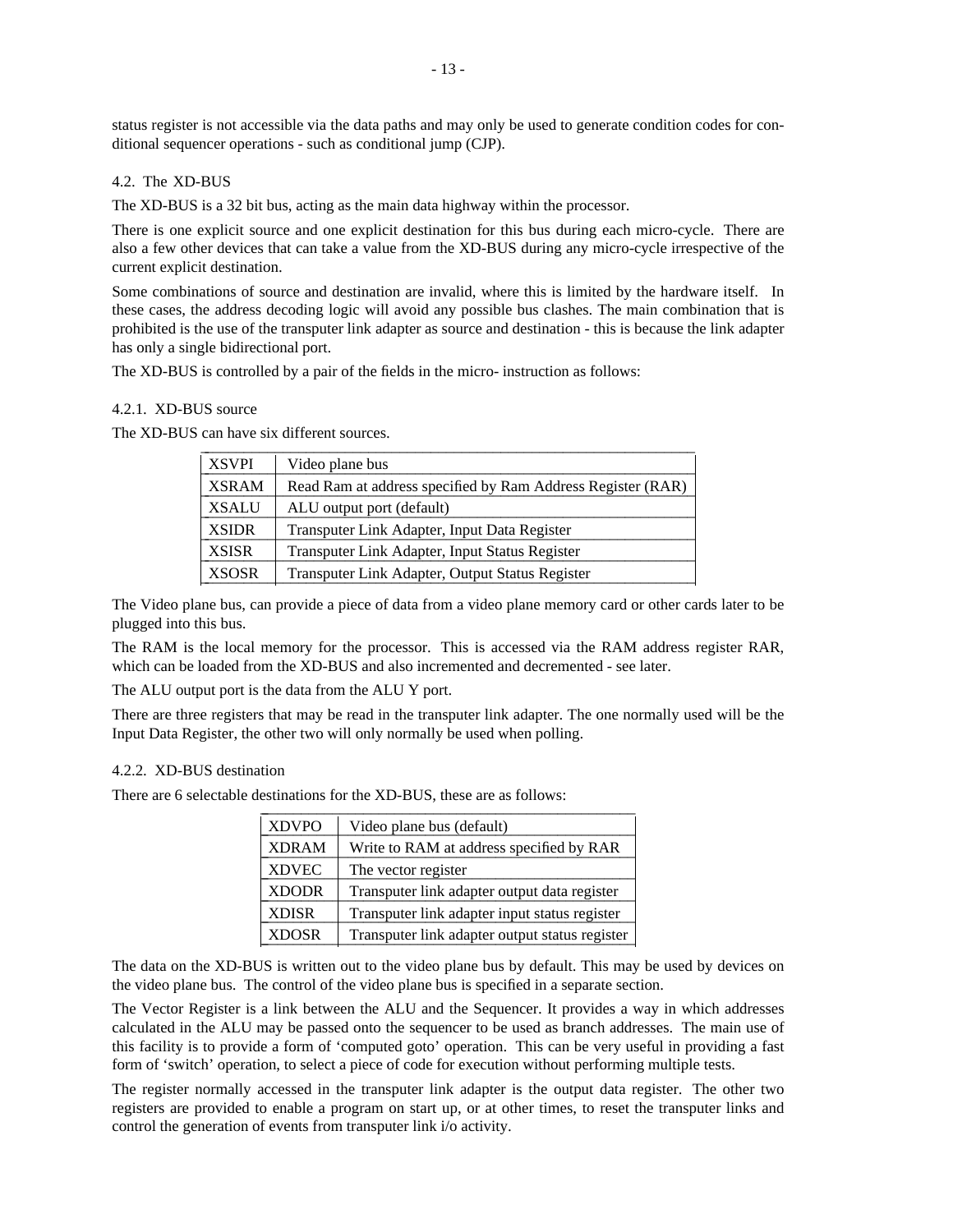#### 4.2.3. Other destinations for the XD-BUS

One destination of the XD-BUS has been covered elsewhere, this is the data input to the ALU module. The other destination of the XD-BUS is the RAR (RAM address register), this will be covered in the next section.

#### 4.2.4. The RAM module

The RAM module consists of an area of static RAM and the RAM address register (RAR). The RAR provides a 16 bit store address to the memory.



Figure 4.2 - The RAM module

The RAM consists of 32K by 32 bit word accessible memory (i.e., 128K bytes). This can only be accessed as words, not as bytes. The memory addresses are also word addresses - incrementing the address will point to the next word in memory.

The RAM can be read from or written to at the address specified by the RAR.

The RAR, consists of a loadable bidirectional counter, which is controlled by a field in the microcode. Several operations are possible: \_\_\_\_\_\_\_\_\_\_\_\_\_\_\_\_\_\_\_\_\_\_\_\_\_\_\_\_\_\_\_\_\_\_

| <b>RARHD</b>  | Hold value, no operation |
|---------------|--------------------------|
| <b>RARCLR</b> | Load RAR with 0          |
| <b>RARDN</b>  | Decrement RAR            |
| <b>RARLD</b>  | Load RAR from XD-BUS     |
| RARUP         | Increment RAR            |

Although there is normally a two stage operation in accessing memory - load RAR, then access RAM - this is not so much of an overhead when accessing consecutive locations in memory as it is possible to autoincrement the RAR in the same cycle as the memory access. It is perfectly valid to perform both memory access and autoincrement in the same cycle as the RAR will not be updated until the end of the microcycle.

#### 4.3. The Sequencer module

The sequencer module is based on the Am29C10A sequencer chip. As well as this, a number of extra functions have been added to enable the management and scheduling of a number of microcode tasks.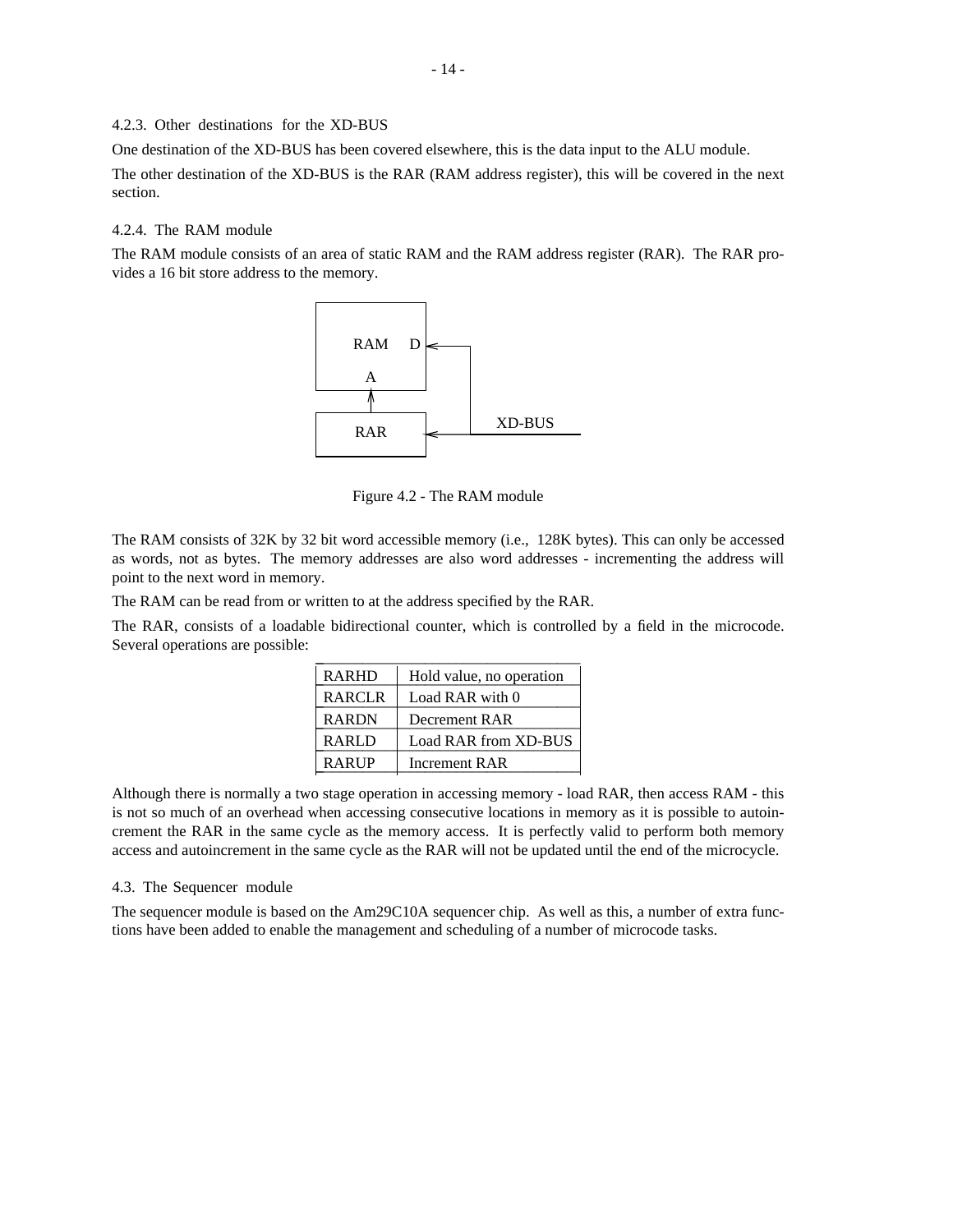

Figure 4.3 - Sequencer module

The Am29C10A provides most of the standard sequencer functions. This is controlled by the lower 4 bits of the 5 bit control field for the sequencer module. The Am29C10A can select one of three different sources to its 'D' input, these are selected from the following: BA from the control store (often referred to as PL for Pipeline), VEC from the Vector register and MAP from the task address register bank (in effect a MAPping RAM).

The instructions offered by the sequencer module consist of the standard 16 instructions provided by the Am29C10A and 4 extra instructions that relate to the scheduling and task registers.

An unusual feature of the sequencer module, is the ability to handle a number of microcode tasks and swap between them. There are up to 16 tasks in total, and the task number of the current task is held in the task register. There are also 16 task address registers, which contain the restart address for each of the 16 tasks. The task address registers take the place of the mapping prom that one would normally find on a conventional processor.

The sequencer module outputs the number of the current task for any other part of the system that wishes to know. It also has a 'next task' input from the event module, which gives the task number of the task to be executed next. The extra sequencer instructions handle the swapping between tasks. There is no forced scheduling between tasks, it is left to the programmer to de-schedule the current task or offer to do so. If rescheduling takes place then the address of the next task is fetched from the appropriate task address register - the continuation address for the current task may also be saved in the task address register for the current task. The task address registers are dual ported and may be read and written in a single microcycle. This allows the swapping between tasks, without any significant scheduling overhead.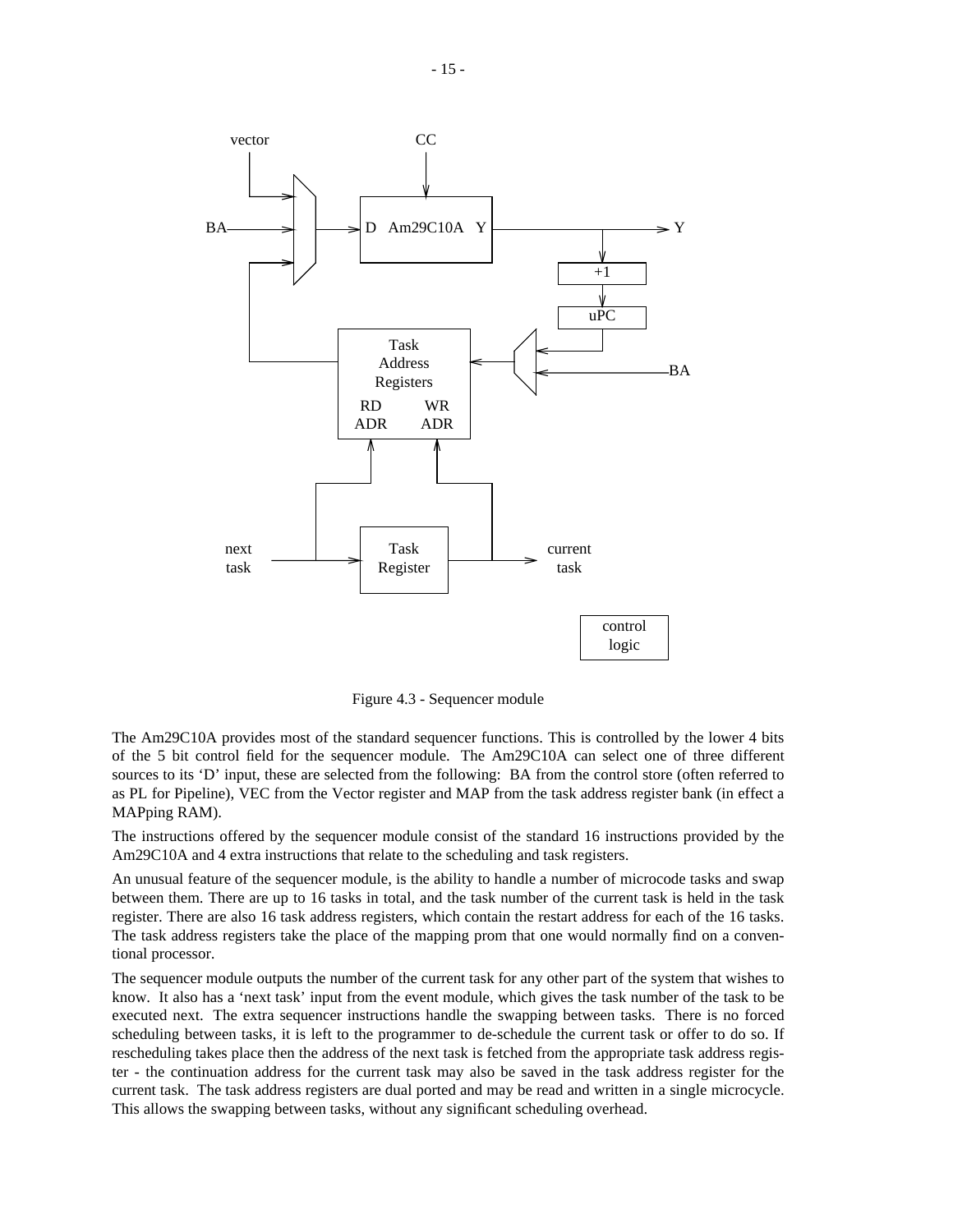The continuation address for a task may be either the address of the next instruction, or one specified by the programmer in the BA field. The choice to de-schedule or not can be made on the basis of whether the current task would be the next task to run if rescheduling takes place - meaning de-schedule if another higher priority task is waiting or the current task is not ready.

#### 4.3.1. Sequencer Module Instructions

There are a total of twenty instructions for the sequencer module, fifteen of these are normal Am29C10A instructions and the other five are modified or extra instructions to manage the task scheduling. The operations performed by the sequencer module are as follows:

|              |          |       | $CC = = 1$       |                          |        | $CC = 0$         |                              |                          | Task Logic       |
|--------------|----------|-------|------------------|--------------------------|--------|------------------|------------------------------|--------------------------|------------------|
| Instruction  |          | stack | y                | $\mathbf R$              | stack  | y                | $\mathbf R$                  | TR                       | TAR[TR]          |
|              |          |       |                  |                          |        |                  |                              |                          |                  |
| JZ           |          | clear | $\overline{0}$   | $\blacksquare$           | clear  | $\mathbf{0}$     | $\overline{\phantom{a}}$     | $\blacksquare$           |                  |
| <b>CJS</b>   |          |       | PC               | $\blacksquare$           | push   | BA               |                              | $\qquad \qquad -$        |                  |
| <b>JMAP</b>  |          |       | TAR[NT]          | $\overline{\phantom{a}}$ |        | TAR[NT]          | $\overline{\phantom{a}}$     | $\overline{a}$           |                  |
| CJP          |          |       | PC               | $\overline{\phantom{a}}$ |        | <b>BA</b>        | $\blacksquare$               | $\qquad \qquad -$        |                  |
| <b>PUSH</b>  |          | push  | PC               | $\overline{\phantom{a}}$ | push   | ${\rm P}{\bf C}$ |                              |                          |                  |
| <b>JSRP</b>  |          | push  | $\mathbf R$      | $\blacksquare$           | push   | <b>BA</b>        | $\overline{\phantom{a}}$     | $\overline{\phantom{a}}$ |                  |
| <b>CJV</b>   |          |       | PC               | $\blacksquare$           |        | <b>BA</b>        | $\overline{\phantom{a}}$     |                          |                  |
| <b>JRP</b>   |          |       | $\mathbf R$      |                          |        | D                |                              |                          |                  |
| <b>RFCT</b>  | $R!=0$   |       | $\mathbf F$      | dec                      |        | $F_{\rm}$        | dec                          | $\overline{\phantom{a}}$ |                  |
|              | $R = 0$  | pop   | PC               | $\overline{\phantom{a}}$ | pop    | PC               | $\blacksquare$               |                          |                  |
| <b>RPCT</b>  | $R!=0$   |       | D                | dec                      |        | D                | dec                          | $\overline{\phantom{a}}$ |                  |
|              | $R == 0$ |       | PC               |                          |        | PC               |                              |                          |                  |
| <b>CRTN</b>  |          |       | PC               | $\blacksquare$           | pop    | $\mathbf{F}$     | ۰                            | $\overline{\phantom{0}}$ |                  |
| <b>CJPP</b>  |          |       | PC               | $\overline{\phantom{a}}$ | pop    | <b>BA</b>        | $\overline{\phantom{a}}$     | $\overline{\phantom{0}}$ |                  |
| <b>LDCT</b>  |          |       | ${\rm P}{\bf C}$ | <b>BA</b>                |        | ${\rm P}{\bf C}$ | <b>BA</b>                    |                          |                  |
| <b>LOOP</b>  |          |       | F                | $\overline{\phantom{a}}$ | pop    | PC               | $\blacksquare$               | $\overline{a}$           |                  |
| <b>CONT</b>  |          |       | ${\rm P}{\bf C}$ | $\blacksquare$           |        | PC               | $\blacksquare$               | $\overline{\phantom{0}}$ |                  |
| TWB          | $R!=0$   |       | ${\bf F}$        | dec                      | pop    | PC               | dec                          | $\overline{\phantom{a}}$ |                  |
|              | $R == 0$ | pop   | D                |                          | pop    | ${\rm P}{\bf C}$ | $\qquad \qquad \blacksquare$ | $\overline{\phantom{a}}$ |                  |
| <b>NEXT</b>  |          |       | <b>BA</b>        | $\overline{\phantom{a}}$ |        | TAR[NT]          | $\overline{\phantom{a}}$     | NT                       | PC               |
| <b>WAIT</b>  |          |       | PC               | $\overline{\phantom{a}}$ |        | TAR[NT]          | $\overline{a}$               | $\rm{NT}$                | ${\rm P}{\bf C}$ |
| <b>TRCLR</b> |          |       | PC               | <b>BA</b>                |        | ${\rm P}{\bf C}$ | <b>BA</b>                    | clear                    |                  |
| <b>TRLDI</b> |          |       | PC               | $\overline{a}$           | $\sim$ | ${\rm P}{\bf C}$ | $\overline{a}$               | inc                      | <b>BA</b>        |

#### 4.3.2. Standard Sequencer Operations

This document will not attempt to explain the operation of the fifteen standard sequencer instructions. For details of these instructions, the reader should consult the Am29C10A chip specification [5].

#### 4.3.3. Task and Scheduling Instructions

There are a number of operations that need to be performed to handle the scheduling of microcode tasks. In this implementation there are up to sixteen tasks, each with a task address register. The task address registers are stored in an area of dual port memory that may be accessed via a read and a write address. The read address is obtained from the task number of the next task to be scheduled and the write address is obtained from the task number of the current task. At initialisation, the task address registers will need to be loaded with the start address of the tasks they refer to, this is done using the TRCLR and TRLDI instructions.

When the microprogram is executing, the current task can offer to de-schedule. If rescheduling takes place, then a restart address for the current task can be saved in the current task address register. The start address for the new task to be executed comes from the task address register for that task. Because of the dual port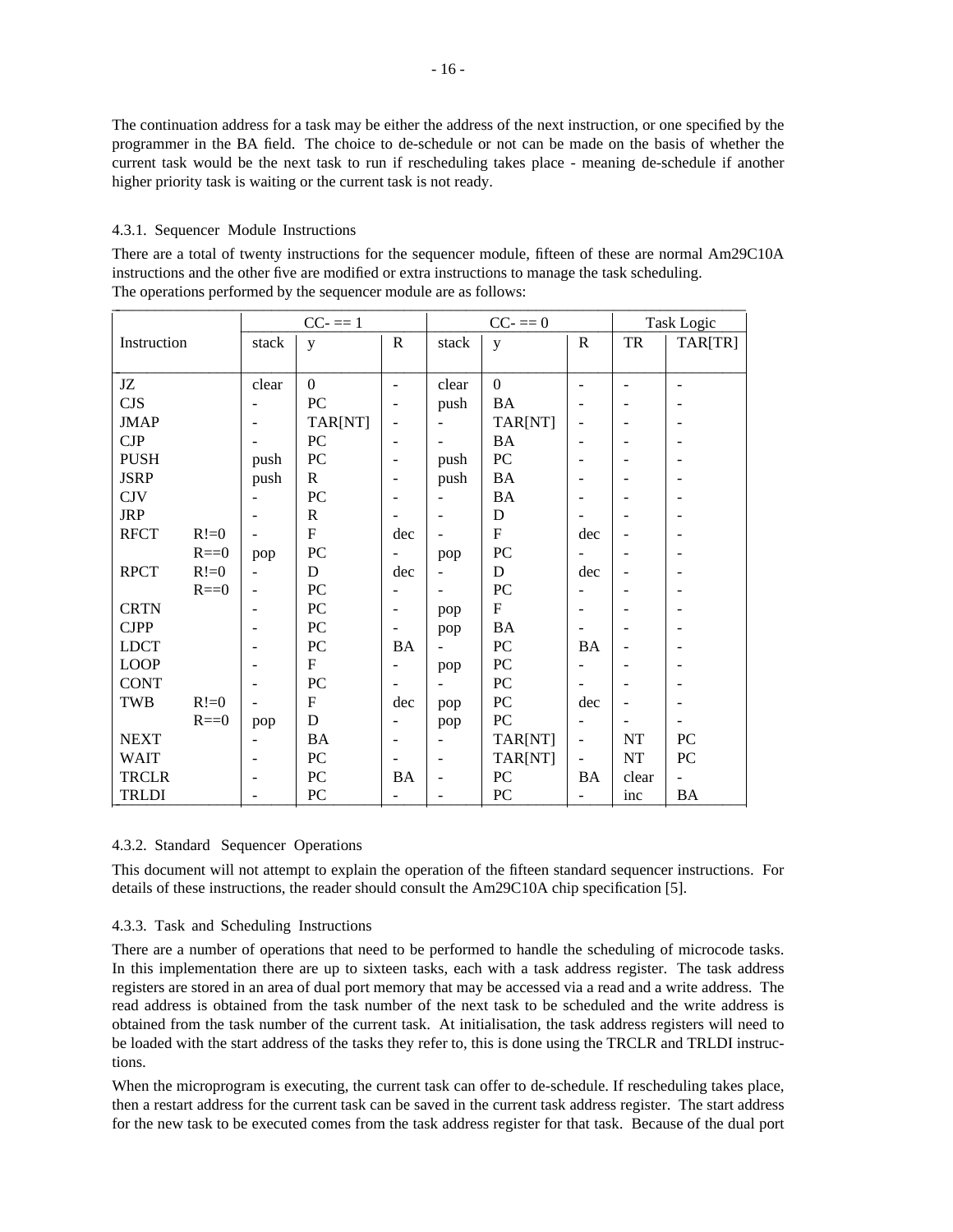task address register memory, these two operations can both happen in a single micro-cycle. When a new task is started, the task register will be updated to show the task number for that task as the current active task. The offers to reschedule are performed using the: JMAP, NEXT and WAIT instructions.

#### 4.3.4. TRCLR

The TRCLR instruction is "Task Register Clear". This simply loads the task register with 0, setting 0 as the current task number. ( $TR = 0$ )

This instruction also loads the R register of the Am29C10A from the BA, as a side effect.

#### 4.3.5. TRLDI

The TRLDI instruction is "Load current task address register from BA and then increment the task register". ( $TAR[TR++] = BA$ )

This instruction is used to load task start addresses into the task address registers. The method of loading the task addresses at initialisation is expected to be as follows:

```
TRCLR
TRLDI BA=task0
TRLDI BA=task1
TRLDI BA=task2
 .
 .
 .
TRLDI BA=task14
TRLDI BA=task15
```
These instructions may be used while the microcode tasks are running, but the programmer needs to take care that the task register (TR) contains a correct value if the current task intends to de-schedule and save state.

#### 4.3.6. JMAP

The JMAP instruction is very similar to the standard use of this instruction with the Am29C10A. In this case however, the input to the Am29C10A will come from the task address register for the next task - rather than a mapping prom.

The JMAP instruction is used to reschedule unconditionally, without saving a restart address for the current task. This can be used to de-schedule from tasks that will always be entered from the same address - such as a short piece of code that is executed from start to completion.

This instruction should be used after initialisation, to start the scheduling process, as it will not disturb the task address registers.

#### 4.3.7. NEXT

The NEXT instruction is used to reschedule conditionally and save state. The NEXT instruction forces a condition code select of NOTRDY.

The NEXT instruction is similar to the CJP operation. It takes a branch address of where to execute next. The difference is that this can allow the task to be de-scheduled under certain circumstances. If the task is in state READY and is the highest priority task that can be scheduled, then the branch will be taken. If the task is not in state READY or there is a higher priority task that can be scheduled, then the current task will be de-scheduled and rescheduling will take place. The branch address will be saved in the current task address register.

If a task using the NEXT instruction is de-scheduled, then it will restart later at the address given by the branch address.

It is important to ensure that any task offering to de- schedule in this way, has a chance of being rescheduled again later. The task should either be in state READY or expect to be so at a later time. It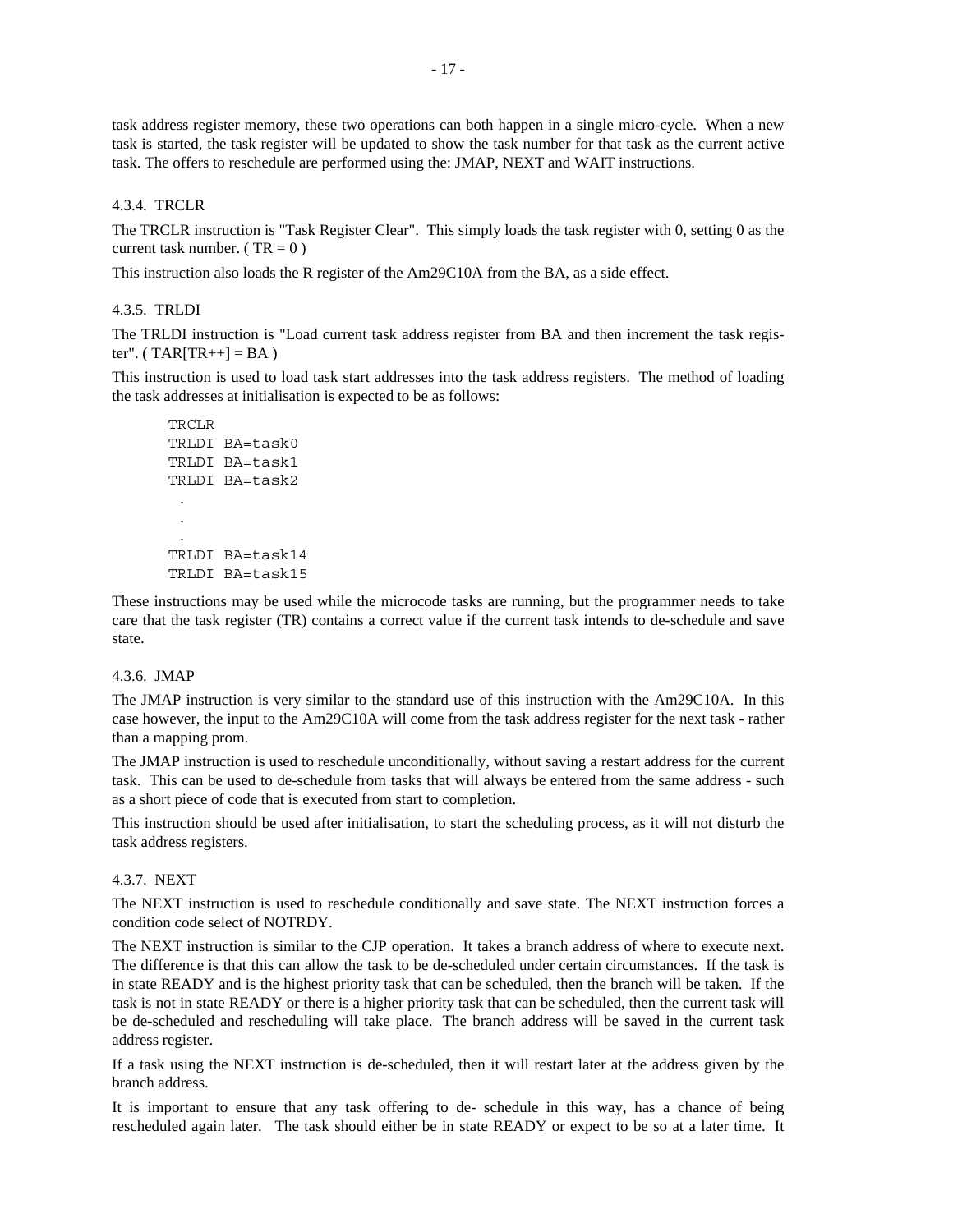#### 4.3.8. WAIT

The WAIT instruction is another way to reschedule conditionally and save state.

The WAIT instruction is like a CONT operation. The WAIT will specify the next instruction as the place to execute next. The WAIT instruction will however allow the task to be de- schedule under certain circumstances. If the task is in state READY and is the highest priority task that can be scheduled, then the task will continue executing. If the task is not in state READY or there is a higher priority task that can be scheduled, then the current task will be de-scheduled and rescheduling will take place. The next address will be saved in the current task address register.

If a task using the WAIT instruction is de-scheduled, then it will restart later at the next instruction.

Again, it is important that a task offering to de-schedule in this way has a chance of being rescheduled again later.

The WAIT operation is useful on sequences of i/o operations, such as reading a number of bytes from the transputer link adapter. If four bytes are being read from the link adapter into a 32 bit register, then the first three reads can have a WAIT instruction appended to the line of microcode to cause the task to be descheduled between i/o operations. This will cause the task to wake up for one microinstruction for each i/o activity.

#### 4.4. Event Control and Condition Code select

The event control logic is responsible for selecting tasks for execution. In each microcycle, the event control logic generates the task number of the task that it considers should be executed next. This next task (NT) value may be used by the sequencer module for scheduling. The event control logic also compares the next task number with the current task number to determine if the current task is the one that should currently be running.

The event control logic has a number of event inputs from other parts of the system each of which indicate whether the task is READY to execute or should WAIT. These inputs are similar to interrupt or attention signals. The event logic also has an event enable register, that determines which of the tasks are currently active (state RUN) or inactive (state HALT). The only tasks that are considered for execution are those ones that are both in state RUN and have an event input of READY.

The event inputs are derived from various pieces of hardware in the system and the task state comes from the event enable register. The event enable register is controlled by micro- code. So any task may change the state of any other task (including itself) between states RUN and HALT. This task control has to be used with care to ensure tasks are not put into a HALT state from which they never leave. The normal mode of operation is for a task to change its own state into state HALT when it has no more work to do and for other tasks to change its state to RUN when they want it to do some work for them.

#### 4.4.1. The event enable register

The event enable register is a 16 bit register that is bit addressable. The contents of the event enable register may only be changed by using an event command: \_\_\_\_\_\_\_\_\_\_\_\_\_\_\_\_\_\_\_\_\_\_\_\_\_\_\_\_\_\_\_\_\_\_\_\_

| <b>EVNOP</b> | No event command (default) $ $ |
|--------------|--------------------------------|
| EVCMD        | Event command                  |

When issuing an event command, the event enable register uses the data from the branch address (BA). Rather than loading a value into the event enable register (EER), the branch address is used as a pair of bit addresses to indicate which bit is to set and/or cleared. Bits BA[4..0] defines the number of the bit to set (0x1n where n is bit number) or no operation (0). Bits  $BA[9..5]$  define the number of the bit to clear (0x1n where n is bit number) or no operation  $(0)$ .

Therefore in one microinstruction one EER bit may be set and one EER bit may be cleared. It needs to be remembered however, that these fields are shared with the branch address (BA) field.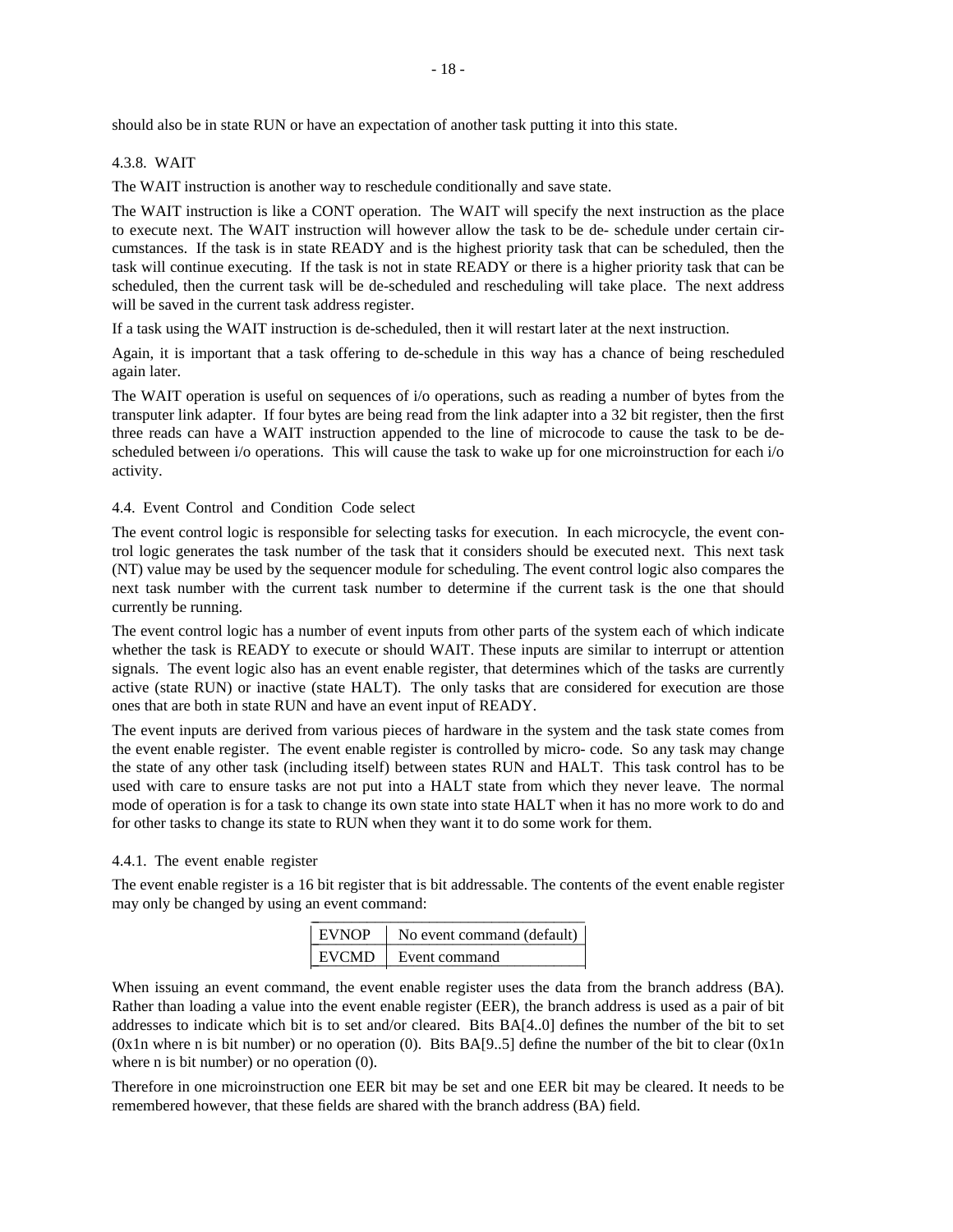#### 4.4.2. Priority encoding

The event inputs are all gated with their corresponding event enable bits and the outputs fed into a priority encoder. The priority encoder gives the bit number of the most significant 1 in its 16 bit input. If none of the 16 inputs is 1 then the priority encoder gives a default output of 0.

The output of the priority encoder is used as a next task (NT) number. This next task number is compared with the current task number to give an  $NT = TR$  output and an  $NT > TR$  output - where  $TR$  is the value from the task register giving the number of the current task. These logical outputs are used for scheduling and condition codes where NOTRDY =  $!(NT == TR)$  and HIPRI =  $(NT > TR)$ .

#### 4.4.3. Condition code select

The condition code select logic has six different inputs: the four ALU status bits (Z,C,N,EOP) and the two task priority bits (NOTRDY and HIPRI) as defined above. At present, only five conditions may be selected by the condition code select logic, these are as follows:

| <b>TRUE</b>   | always true $cc=1$                                           |
|---------------|--------------------------------------------------------------|
| <b>FALSE</b>  | always false $cc=0$                                          |
|               | true if Z bit set $cc = Z$                                   |
| <b>NOTRDY</b> | true if current task and next task differ $cc=!(NT == TR)$   |
| <b>HIPRI</b>  | true if a high(er) priority task is waiting $cc = (NT > TR)$ |

The last two look similar, but are actually for quite different purposes. The NOTRDY test allows a task to check if it would be de-scheduled if it executed a WAIT or NEXT operation. The HIPRI test just checks to see if a task is waiting to execute which is of a higher priority - this is independent of whether the current task is capable of being rescheduled at present.

There are three more condition codes that may be selected. The function of these have yet to be defined, but two of these will be used for particular task specific functions for breaking out of tight inner loops.

Note: the sequencer uses a cc- input rather than a cc input, so the actual boolean output value will be inverted.

#### 4.5. The Video Plane Bus Interface

The Video Plane Bus consists of a relatively slow synchronous bus. All data and addresses are transferred over a 32 bit data bus AD[0..31]. The current function of the bus is defined by a 16 bit command VC[0..15], which is used to control the video planes and a 4 bit command SF[0..3] which is used to control everything else. The current task is shown by BCT[0..3], which just gives the task number. External events are indicated by BEV[4..15]- which are used to tell the processor when a task is to be run.

The video plane command also controls the timing of both the internal processor and the video plane bus.

4.5.1. Memory Cycle type and length

This field determines the type of memory cycle performed by the video plane memory and also the length of the micro-cycle.

At present, only single word access to memory is fully supported.  $\frac{1}{2}$ 

| T <sub>250</sub> | 250 microcycle (default) |
|------------------|--------------------------|
| T300             | 300ns microcycle         |

The 250ns cycle is used for all microcycles except those performing scheduling operations. The 300ns cycle should be used for any line of microcode containing one the following sequencer instructions: JMAP, NEXT, WAIT, TRCLR or TRLDI.

Later versions of this system will support page mode access to memory. This will allow two words of data to be transferred in one 300ns microcycle and will be used mainly for moving data from the fifo to the video plane memory during video input.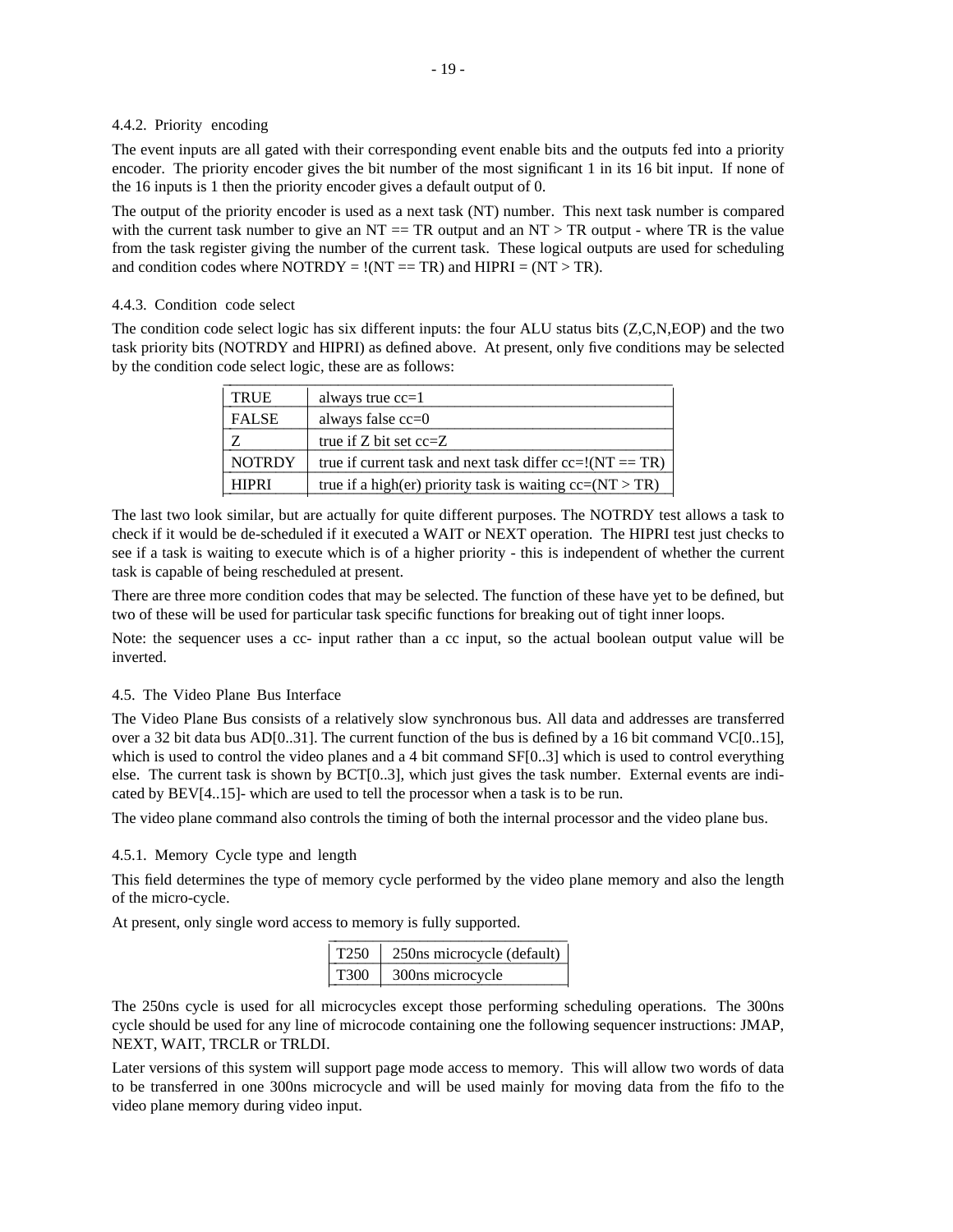#### 5. Results and conclusions.

#### 5.1. The Task Scheduling system.

This control processor has been successfully built and used to control the video server. The hardware scheduling system appears to work correctly and enables a number of tasks of varying priority to be run on the same system.

The only difficulty in programming is to ensure that the lower priority tasks do not hog the processor for too long. There is a tendency to spawn off tasks that will execute for long periods of time - and some cases as a base level operation that is lower priority than any other functions occurring on the system.

When writing these low priority tasks, it is important to ensure that they offer to deschedule at regular intervals, even if they have no wish to do so. This sounds to be rather difficult to manage, but in practice can be incorporated into simple loop constructs by using the deschedulable jump instruction (NEXT). Alternatively, if the code is operating in a tight loop, then the code can check to see if any higher priority event is waiting by testing one of the condition code flags. If a higher priority event is waiting, then the current task can tidy up, prepare for re-entry and then deschedule itself.

#### 5.2. Method of use.

The remote transputer system manages the operation of the video server. A client server interface exists between the two, with the transputer system sending commands to the video server for execution. These commands allow data to be read or written in the video controller or video plane memory and for video input and output to be started and stopped.

All the data for the control structures are created by the transputer and down loaded into the video controllers memory. This is done each time the window was resized - to set up the control data structures. Also, moving or resizing the windows causes the clipping information to be changed and requires the video attribute plane to be updated.

Originally, the attribute plane was updated by a word-fill command sent over the transputer link. This ran a simple piece of microcode that scheduled a single word write at a time. However, the pixels themselves are layed out on a byte boundary. The short term solution to this was for the transputer to request the first and last words of a line of pixels to be fetched, they were then modified by the transputer and sent back. This whole procedure was rather slow, so a number of measurements were taken. \_\_\_\_\_\_\_\_\_\_\_\_\_\_\_\_\_\_\_\_\_\_\_\_\_\_\_\_

| operation  | time(ms)            |
|------------|---------------------|
| read word  | 30.9                |
| write word | 35.9                |
| word fill  | $48.2 + 1.55$ /word |

The time for the per word fill was exactly as expected, but the overheads for each command were rather surprising. This problem was investigated and the results explained in the next section.

From the observations above, it was clear that to achieve good performance it was important to avoid sending too much data or too many commands over the transputer link. In the first implementation, a single fill operation required 5 separate commands to be sent over the link: one word fill command and a read and write operation for each end - assuming the fill was not word aligned. To improve the performance, the amount of communication between the transputer and video server needed to be reduced.

The original fill algorithm was replaced by a new piece of microcode that performed a byte fill operation and achieved a greater performance due to the use of burst transfers of data to the attribute plane. This new piece of microcode was quite large and took some time to write and debug. However this gave an improved per pixel performance and also reduced the overheads: \_\_\_\_\_\_\_\_\_\_\_\_\_\_\_\_\_\_\_\_\_\_\_\_\_\_\_

| operation | time(ms)             |
|-----------|----------------------|
| byte fill | $46.0 + 0.126$ /byte |

It appears that the transputer link in this system should be treated more as a standard network connection to the transputer rather than a high speed data highway. Care needs to be given to identify the types of client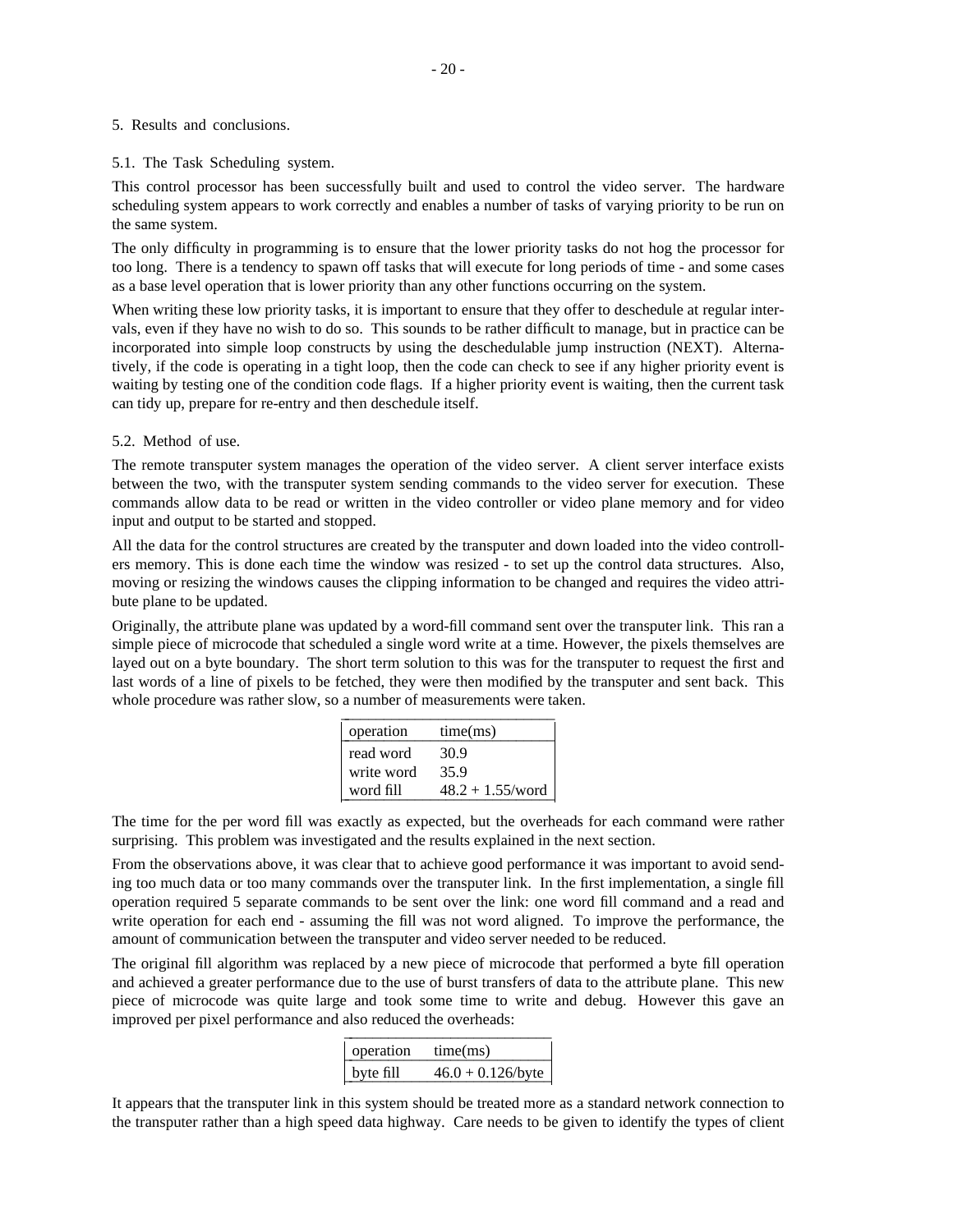server operation performed over this link as evidently in many of the cases used in this system, the communication overheads are significantly greater than the time taken to perform the processing required.

#### 5.3. The Transputer Link.

As mentioned above, it was discovered that the transputer link did not give a very high data rate between this control processor and a transputer. There were many reasons for this low performance, mainly to do with the way the link was handled by the video control processor.

The transputer link was connected to a transputer link adaptor [6] at the video control processor end. This gives a parallel interface to the transputer link and a pair of interrupt outputs to indicate 'output buffer empty' and 'input buffer full'. These signals, after conditioning to the time system of the video control processor were used as event signals.

The data sent over the transputer link is sent a byte at a time preceded by a 2 bit header and followed by a single stop bit. When the data has been received by the transputer, a 2 bit acknowledgement is sent back that will initiate transmission of the next byte. With the T800 transputer, this scheme is modified [7] such that the receiving transputer sends back the acknowledgement immediately the header of the data is received, this gives a certain amount of pipelining in that the next byte can be made ready to be sent immediately the last byte has been sent.

The modified transmission algorithm does not appear to be implemented in the link adaptor, which will only return its acknowledge after the data has actually been read from the input buffer. This means that the control processor needs to read the data before the acknowledgement is sent back and the next byte transmitted. The time taken to respond to the event and to read the data from the input port is therefore in addition to the normal transmission time.

#### 5.4. Future Work

The video control processor has been quite successful. It performs the functions required of it - that of handling several real time event driven tasks and can also perform a certain amount of main program type of functions.

The hardware is quite stable. There is no immediate reason to make any significant changes. It would however be interesting to make the necessary upgrades to allow the processor to drive page mode access to the video frame store memory - this would reduce the percentage of the processor time spent performing the video input operations. This is a trivial hardware modification, but would require rewriting some of the microcode so as to exploit this mode of memory access.

What would be interesting is to move some of the low level store management functions from the transputer and into microcode. This would need careful consideration as the production of microcode is not undertaken lightly as it can be time consuming to develop and debug. However, a number of simple functions to separate the transputer from the video server hardware would be advantageous. What would be needed is really a number of basic functions that allow the transputer to treat the video server more as a series of objects on which it can instruct operations to be performed and to hide the internal operation of the video controller and its memory system from the transputer.

#### References

- [1] TMS4461 262,144-Bit Multiport Video RAM. Advance Information. Texas Instruments. December 1986.
- [2] The V-plane. Palantir report No.5. G.E.W. Tripp. UKC Computing Laboratory, Canterbury Kent. July 1989.
- [3] M68000 16/32 Bit Microprocessor. Programmers Reference Manual. Motorola Semiconductors 1984.
- [4] Am29C101 16-Bit CMOS Microprocessor Slice. Data Sheet. Advanced Micro Devices. April 1987.